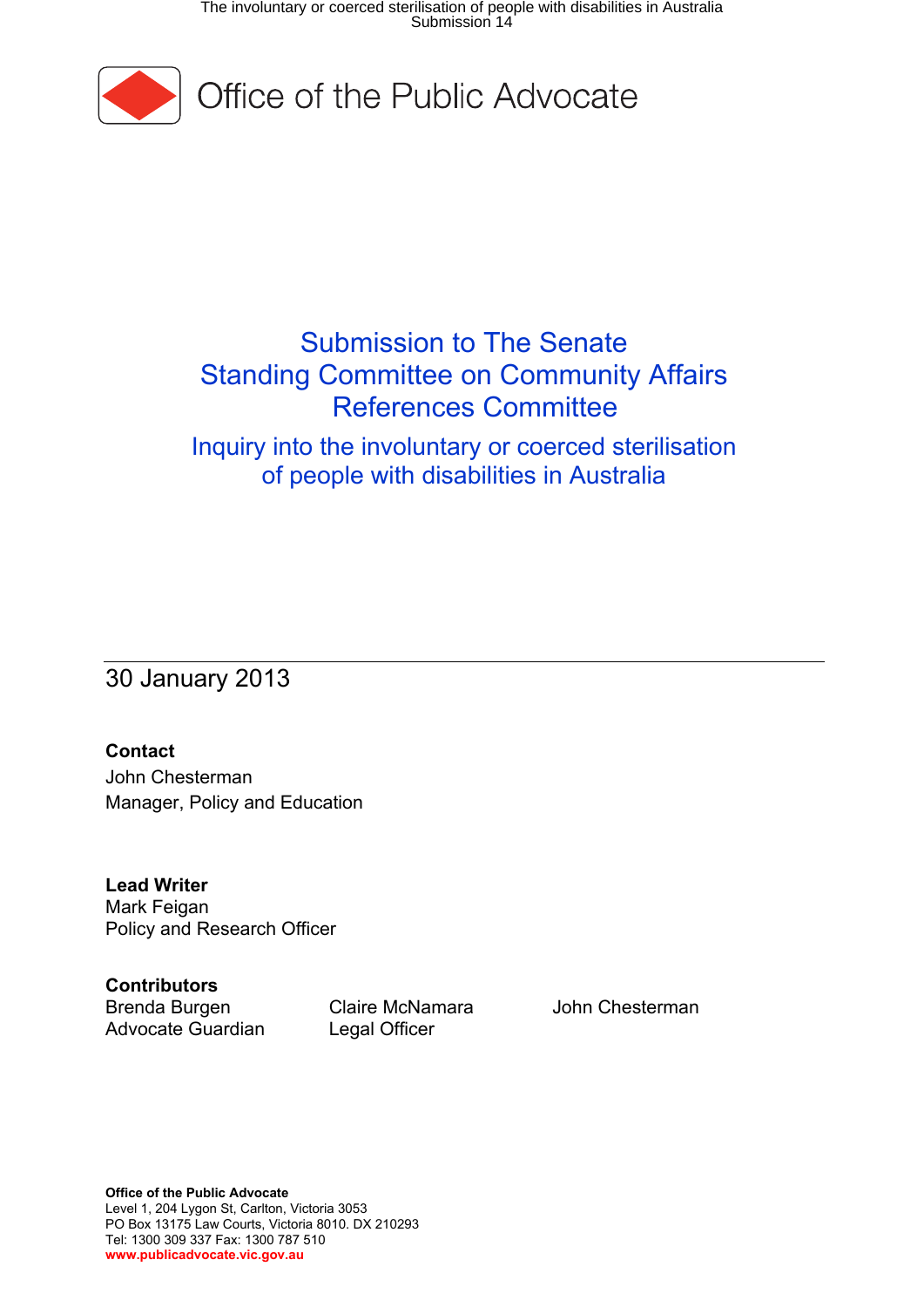The involuntary or coerced sterilisation of people with disabilities in Australia Submission 14



Office of the Public Advocate

# **Contents**

| 4. Sterilisation practices, access to sexual health, and related services11 |  |
|-----------------------------------------------------------------------------|--|
|                                                                             |  |
| 6. Adequacy of current legal, regulatory and policy frameworks18            |  |
|                                                                             |  |
|                                                                             |  |
|                                                                             |  |
|                                                                             |  |
|                                                                             |  |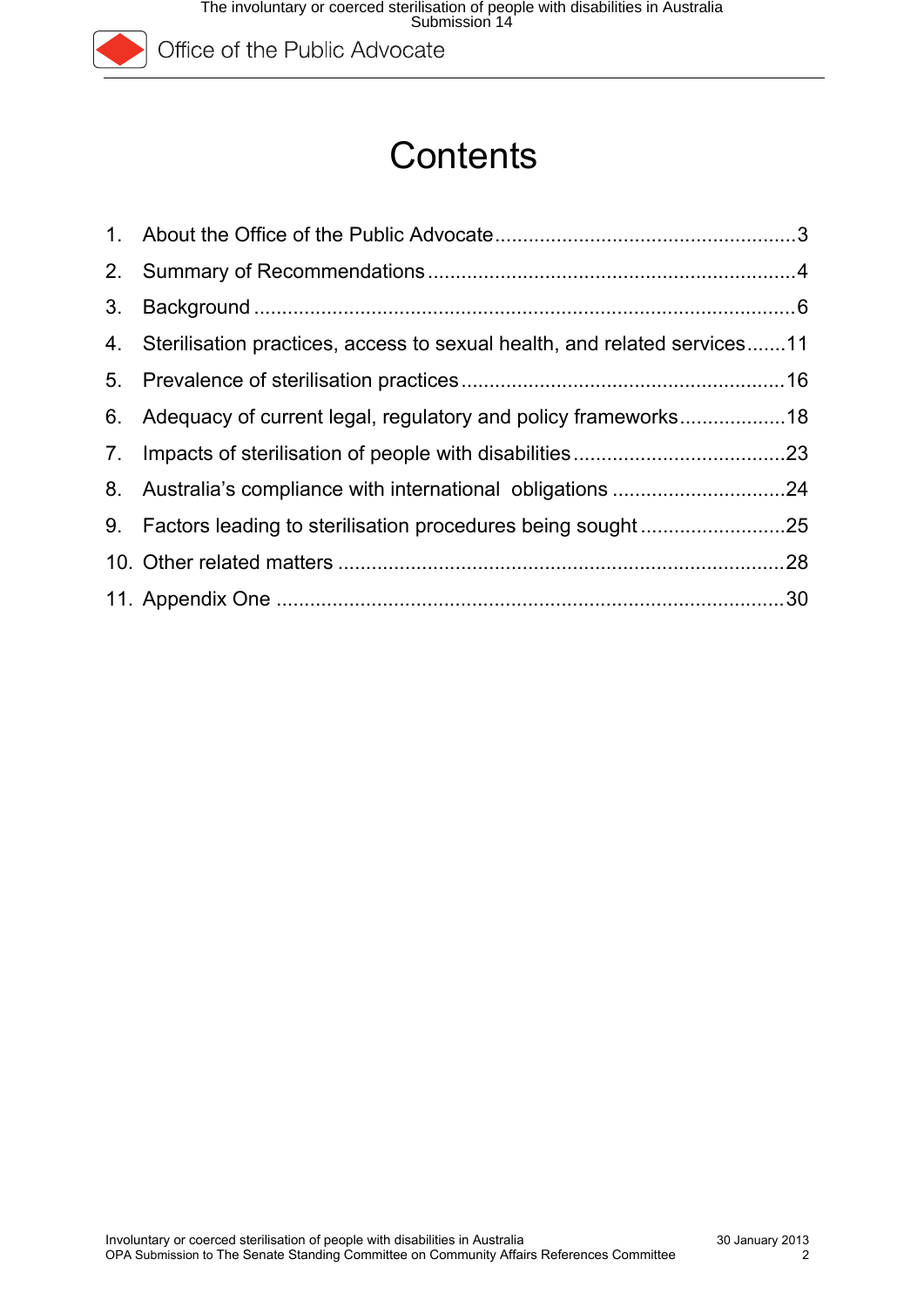## **1. About the Office of the Public Advocate**

- 1.1. The Office of the Public Advocate (OPA) is a statutory office, independent of government and government services, which works to protect and promote the rights, interests and dignity of people with disabilities. OPA provides a number of services to work towards these goals, including the provision of advocacy, investigation and guardianship services to people with cognitive impairments or mental illnesses. In the last financial year, OPA was involved in 1,708 guardianship matters, 531 investigations and 499 cases requiring advocacy or legal advocacy.
- 1.2. OPA welcomes this further opportunity to submit to the Senate Community Affairs References Committee on a significant human rights matter: the sterilisation of people with disabilities.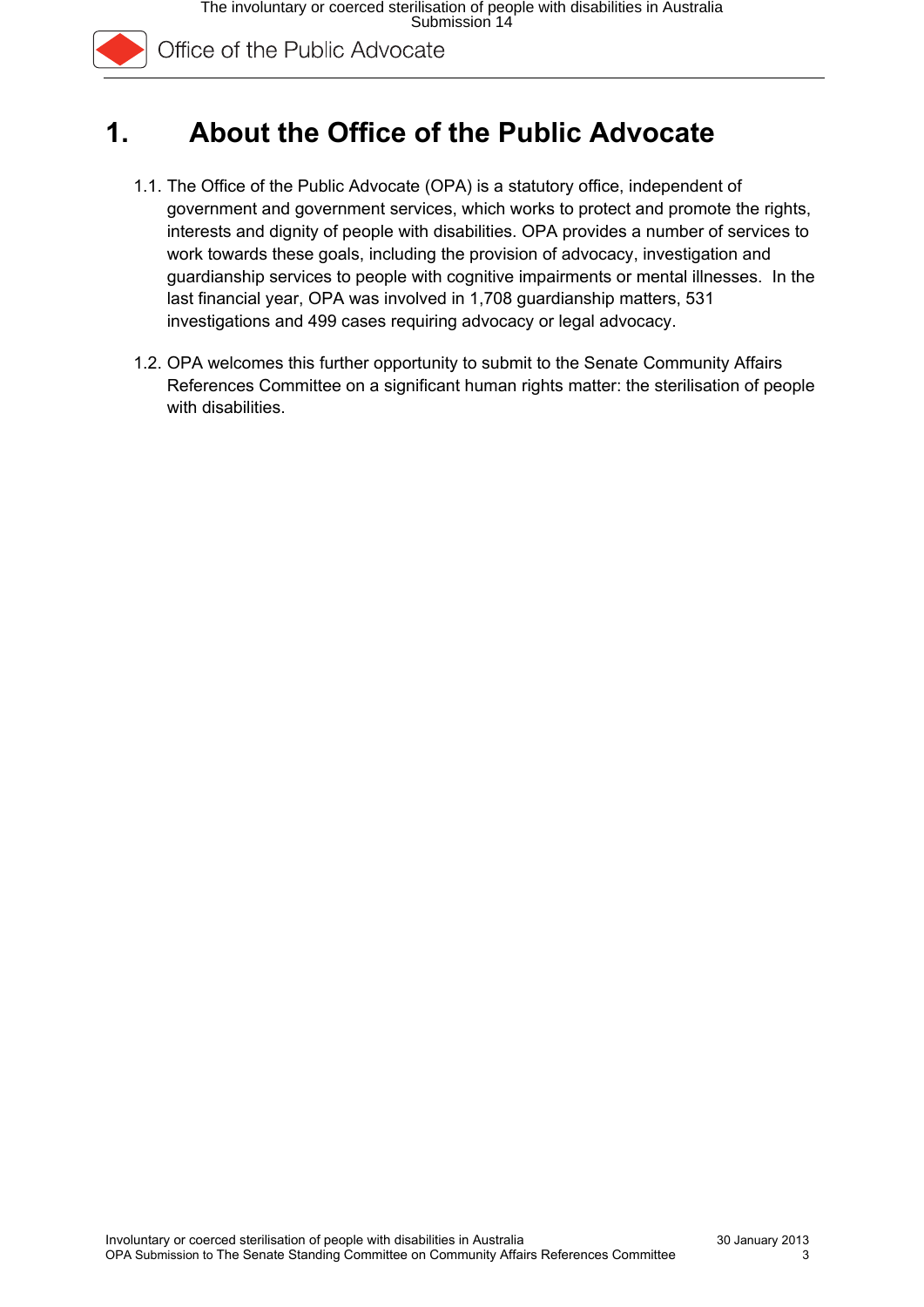The involuntary or coerced sterilisation of people with disabilities in Australia Submission 14

Office of the Public Advocate

## **2. Summary of Recommendations**

- 1. OPA supports Commonwealth legislation to establish a uniform national framework for the sterilisation of minors, which fully safeguards their human rights and ensures that Australia is fully compliant with its international law obligations, even though we hold the view that the Family Court is not the ideal forum for the making of these decisions.
- 2. That in the absence of Commonwealth legislation, the Victorian State Government should establish concurrent jurisdiction for the Victorian Civil and Administrative Tribunal with the Family Court of Australia to hear sterilisation applications regarding minors.
- 3. That the primary health care professional bodies review the adequacy of the current guidance, training and specialist support available to practitioners, and that they ensure their members are fully equipped to recognise the presence of cognitive impairment, understand its implications for decision-making capacity, and provide professional services in conformance with contemporary legal and human-rights requirements.
- 4. That sexual health and family planning services target and give priority to providing effective counseling, education and related support to people with a cognitive impairment and their families.
- 5. That state and territory governments provide targeted resources to funded sexual health and family planning services that they acquit for by demonstrating continuing additional services to people with a cognitive impairment.
- 6. That state and territory governments provide financial assistance to appropriate nongovernment organisations to produce community education materials, and bestpractice policy frameworks, which promote a positive message of the sexuality of people with disabilities, within a human rights framework.
- 7. That all specialist disability services providing support to children and adults with decision-making support needs ensure they are supporting maximal opportunities for their clients to explore friendships, social relationships and their own sexual identity and attraction in the ways typical of their peers who do not have an identified disability.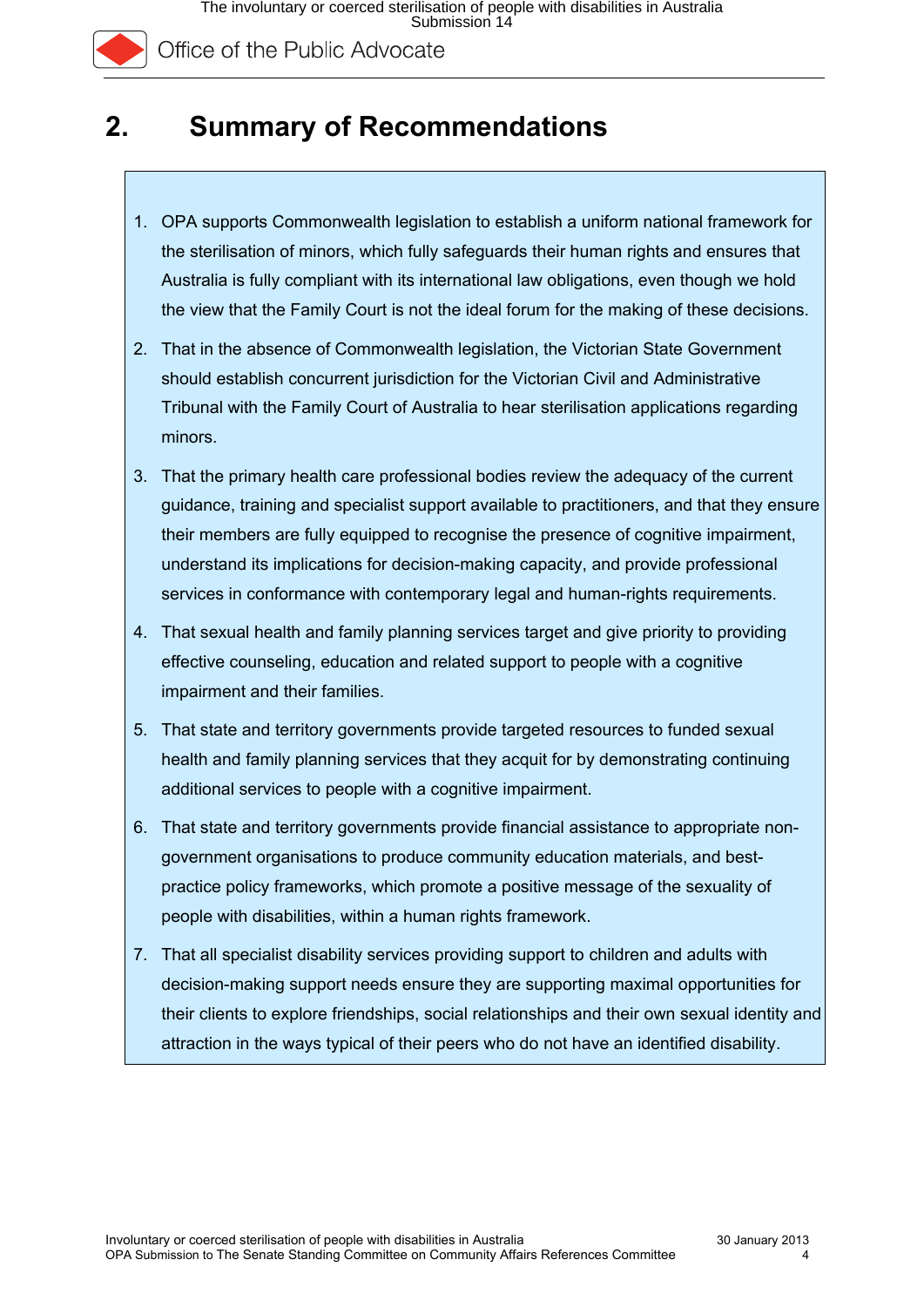- 8. That within the present funding arrangements, state and territory governments ensure through quality assurance, service monitoring and funding arrangements that funded specialist disability services are required to support maximal opportunities for their clients to explore friendships, social relationships and their own sexual identity and attraction in the ways typical of their peers who do not have an identified disability.
- 9. That within the present funding arrangements, state and territory governments ensure families and individuals have continuing access to good information about disability service systems and support, at the earliest possible stage after the impact of disability is first recognised, from adequately funded disability information, referral and self-help services.
- 10. That relevant research-related bodies, such as the National Health and Medical Research Council, the Australasian Society for the Study of Intellectual Disability, and the Centre for Developmental Disability Health, explore how more research can be conducted on the sterilisation of people with disabilities and related topics.
- 11. That the Australian Institute of Health and Welfare, in partnership with other bodies, develops more detailed guidelines for the reporting of sterilisation procedures, which reliably distinguish between therapeutic and non-therapeutic procedures, to ensure as much consistency as possible in measurement and data collection, both within and between jurisdictions.
- 12. That the federal, state and territory governments ensure individuals with disabilities and their families have good access to independent advocacy, including legal advocacy, through a significant expansion in funding for this purpose. This advocacy support must focus on addressing the social and personal wellbeing of people with disabilities.
- 13. That state and territory governments enact legislation to make procuring or abetting the coercive sterilisation of people with disabilities without judicial authority a criminal offence, with serious penalties for conviction.
- 14. That the Australian Government ensures the design and operation of the National Disability Insurance Scheme accommodates the issues raised in this submission and its recommendations.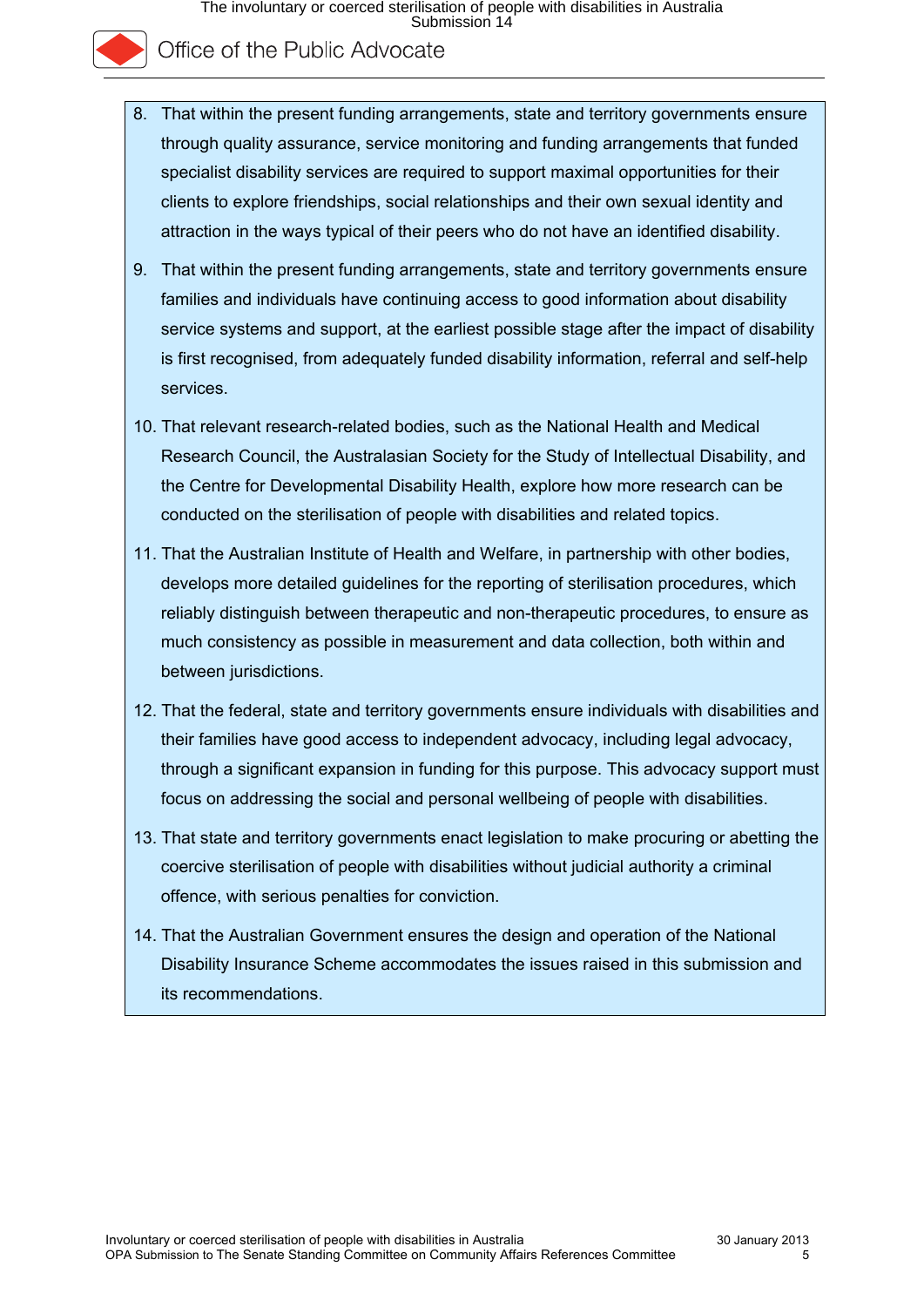The involuntary or coerced sterilisation of people with disabilities in Australia Submission 14



Office of the Public Advocate

## **3. Background**

- 3.1. In Victoria, the current legal requirements are quite different concerning:
	- a) the sterilisation of children (those with and without disabilities), and
	- b) the sterilisation of adults who are unable to make their own medical treatment decisions.
- 3.2. The sterilisation of children (with disabilities) is a matter covered by the common law, following the 1992 High Court *Marion* decision. This decision requires Family Court approval before a child is sterilised unless sterilisation occurs because of an appropriate 'therapeutic' procedure carried out to address an actual health issue.
- 3.3. There is concern that within medical practice the distinction between 'non-therapeutic' and 'therapeutic' sterilisations has become blurred.<sup>1</sup>
- 3.4. When parents and professionals are considering the sterilisation of a child, they should ask themselves whether they are only considering this procedure because of the child's disability (the 'but for' test). If this procedure would not be considered for a child without a disability then judicial authority has be obtained as it must be a non-therapeutic procedure that is being considered.<sup>2</sup>
- 3.5. OPA has been involved in medical cases involving children over the past twenty-five years.
- 3.6. Under a protocol with the Family Court, OPA is advised of Family Court applications when Court approval is sought for medical procedures involving children in Victoria, in particular 'children with an intellectual disability'. OPA is occasionally involved as an amicus curiae, and sometimes even as a party, in such cases (for a recent instance, see the case of Baby D 2011). In the last five years, these cases have not involved sterilisation applications. We are aware of one case which did not proceed to a Family Court application.
- 3.7. OPA has had longstanding concerns about the continuing sterilisation of children with disabilities.<sup>3</sup> We recently stated our position in a statement of December 2011.<sup>4</sup>
	- a) There is serious concern that the legal requirements set out in the Marion decision are not always being followed and that illegal sterilisations are being performed (that is, with parental approval only, not with Court approval).
	- b) This court application process is not ideal because it is expensive and adversarial, which act as significant disincentives for pursuing this process.

<sup>&</sup>lt;sup>1</sup> Lesley Naik, 'When is the sterilisation of an intellectually disabled child "therapeutic"? A practical analysis of the legal requirement to seek court authorisation' (2012) 20 (453) *Journal of Law and Medicine* 453-63 2 Ibid

<sup>3</sup> Natalie Tomas, *The reproductive rights of women with disabilities* (2004)

<sup>&</sup>lt;sup>4</sup> Office of the Public Advocate, 'OPA Position Statement on the Sterilisation of Children' (2011) available from  $\lt$ http://www.publicadvocate.vic.gov.au/file/file/Research/Position%20statements/Sterilisation%20position%20stat ement%20December%202011.doc>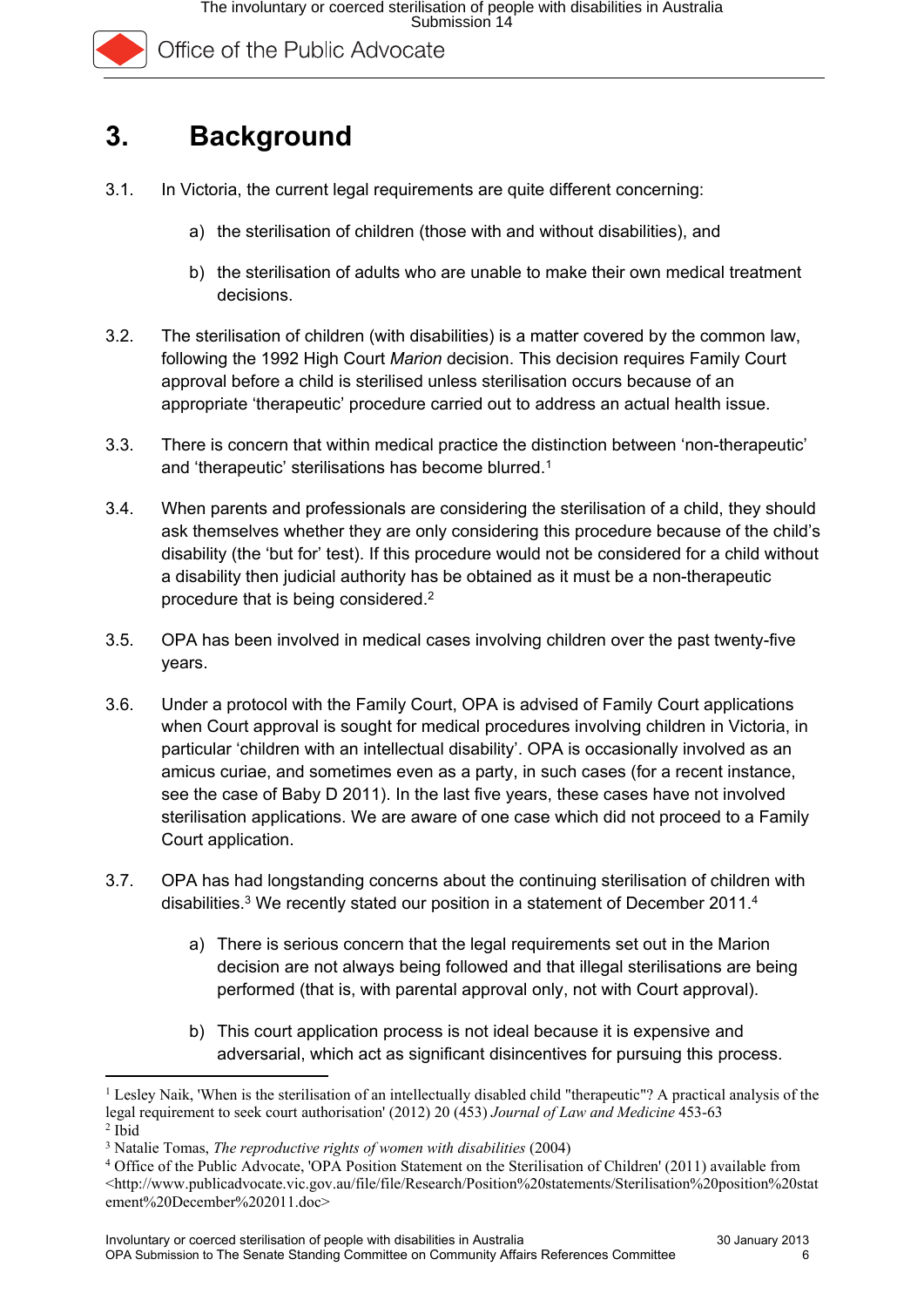- c) The Marion case itself highlighted the need for legislative reform to provide a more appropriate legal process for decision making.
- 3.8. The sterilisation of children in situations which are not life threatening usually amount to a serious violation of the rights and dignity of a child with disabilities. Commonwealth law needs to adequately address and prevent such occurrences, as the important issue at stake is the protection of the human rights of children, and especially girls and young women with disability, not the number of procedures performed.
- 3.9. We have advocated a number of reforms in relation to the continuing sterilisation of children with a disability. We have called for:
	- a) Commonwealth legislation on this matter.
	- b) In the absence of Commonwealth legislation, the creation of a shadow jurisdiction for the Victorian Civil and Administrative Tribunal (which has authority to make decisions in relation to the sterilisation of adults with cognitive impairments).

#### **OPA Position on Proposed Commonwealth legislative reform**

In the Marion decision, the High Court invited the legislature to consider reform, with four of the judges stating that:

> [W]e acknowledge that it is too costly for most parents to fund court proceedings, that delay is likely to cause painful inconvenience and that the strictly adversarial process of the court is very often unsuitable for arriving at this kind of decision. These are clear indications of the need for legislative reform, since a more appropriate process for decisionmaking can only be introduced in that way.

This call produced a spate of discussion papers and law reform reports between the 1990s and early 2000s, which culminated in a decision by the Standing Committee of Attorneys-General (SCAG) to seek a uniform national framework for the sterilisation of minors. Although SCAG initially proposed to introduce national legislation regulating the sterilisation of minors, this was later abandoned. SCAG cited controversial evidence of the declining number of sterilisations as justification for its decision.

More recently, in January 2011, the United Nations Periodic Review of Australia was critical of Australia's position on sterilisation and called on Australia to abolish "non-therapeutic sterilisation of children", a call backed by Australia's Sex and Disability Discrimination Commissioners, Elizabeth Broderick and Graeme Innes.

OPA would welcome Commonwealth legislation on the sterilisation of minors, which enshrines Australia's international legal obligations to promote and protect the rights of minors with disabilities.

OPA supports Commonwealth legislation even though it holds the view that the Family Court is not the ideal forum for the making of these decisions.

Reasons why the Family Court is not the optimal forum include the: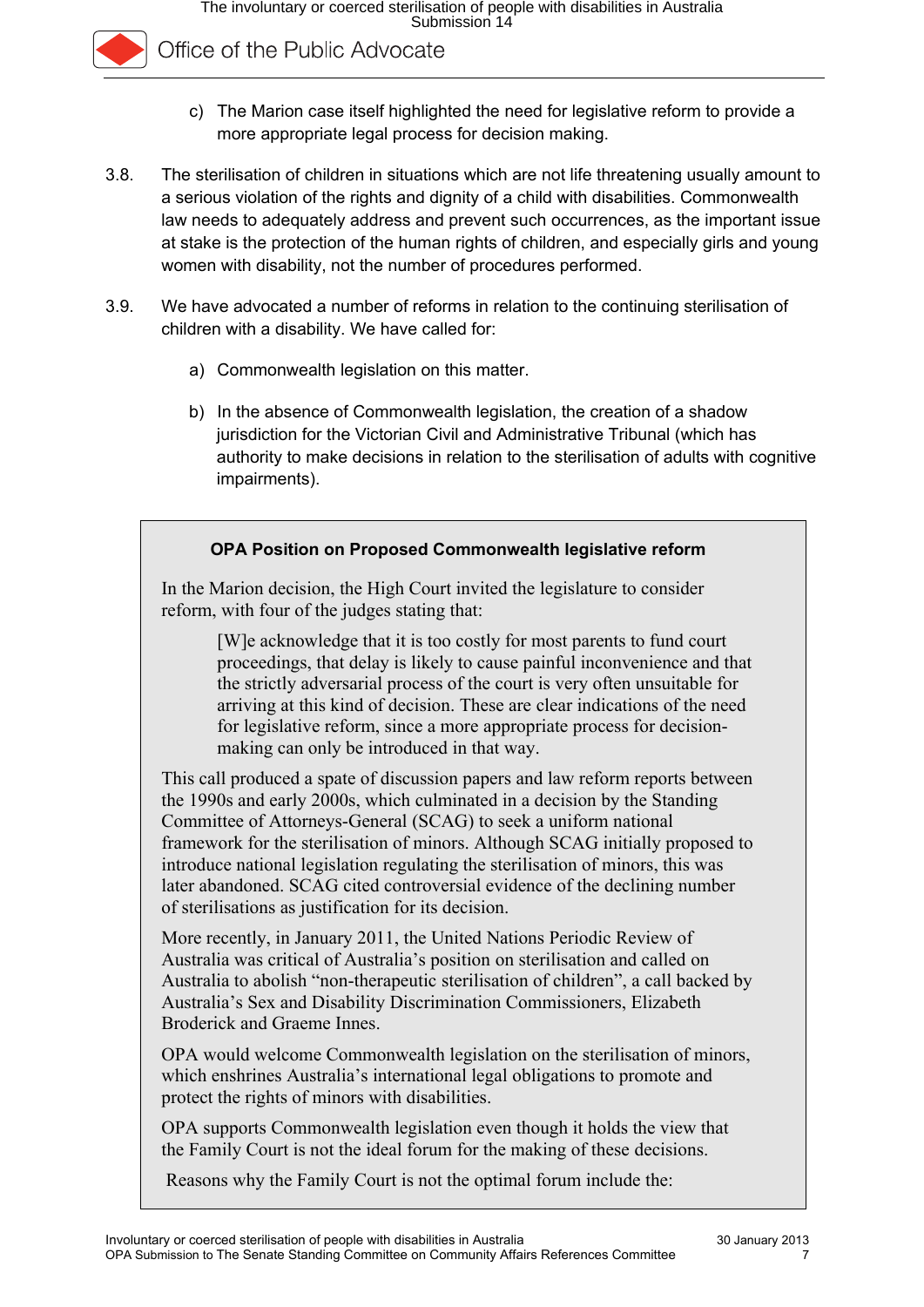

- relatively small number of such cases that come before the Family Court
- uncertainty over when its authorisation is required
- adversarial nature of Family Court hearings
- high financial costs of Family Court applications

The latter two points are significant disincentives for the bringing of matters to the Family Court. This significantly weakens the ability of the Court to provide effective oversight of ethically complex medical treatment decisions concerning children.<sup>5</sup>

#### **RECOMMENDATION**

- 1. OPA supports Commonwealth legislation to establish a uniform national framework for the sterilisation of minors, which fully safeguards their human rights and ensures that Australia is fully compliant with its international law obligations, even though we hold the view that the Family Court is not the ideal forum for the making of these decisions.
- 3.10. In the absence of Commonwealth legislation, OPA calls for Victorian legislative reform.
- 3.11. Under the Guardianship and Administration Act 1986, the Victorian Civil and Administrative Tribunal (VCAT) can authorise "special procedures" to be performed on adults with disabilities, which includes sterilisation.
- 3.12. OPA calls for this authority to be extended so that VCAT is given concurrent jurisdiction with the Family Court of Australia to hear sterilisation applications regarding minors.
- 3.13. This would bring Victoria into line with other jurisdictions in Australia where tribunals have concurrent jurisdiction with the Family Court.
- 3.14. In Victoria, the recent Victorian Law Reform Commission (VLRC) report into the existing guardianship law for adults with impaired decision-making capacity did not recommend the extension of jurisdiction for minors to VCAT, although this suggestion was put to the VLRC by OPA.<sup>6</sup>
- 3.15. Apparently, the VLRC did not make this recommendation because of doubt over the validity of the proposed concurrent jurisdiction arrangement between VCAT and the Family Court.

<sup>5</sup> Ibid

<sup>6</sup> http://www.lawreform.vic.gov.au/inquiries/guardianship, accessed 3 January 2013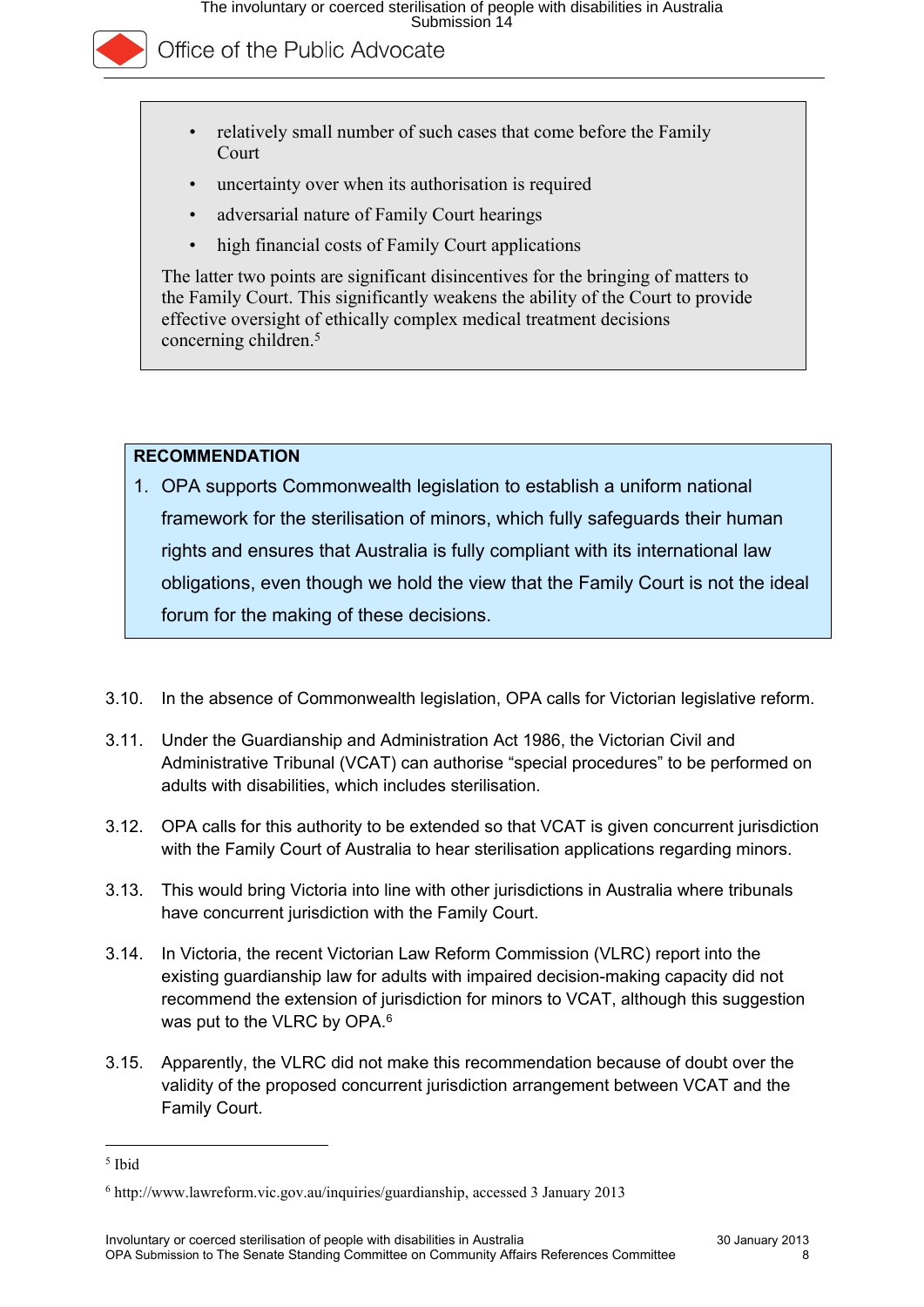

3.16. OPA does not accept this view and is continuing to raise this issue with the Victorian Government.

#### **RECOMMENDATION**

- 2. In the absence of Commonwealth legislation, the Victorian State Government should establish concurrent jurisdiction for the Victorian Civil and Administrative Tribunal with the Family Court of Australia to hear sterilisation applications regarding minors.
- 3.17. **In relation to the sterilisation of adults** who are unable to make their own medical treatment decisions, our position is that Victoria's legal process — which normally requires the approval of the Victorian Civil and Administrative Tribunal before a person with a cognitive impairment is able to undergo a sterilisation procedure — is mostly adequate.
- 3.18. Our remaining concerns about the Victorian VCAT process for adults are that we are not completely confident that this process is always being used properly.
	- a) The extent to which this process is not being properly followed is unknown.
	- b) The issue of determining when an adult does not have the capacity to make their own medical treatment decisions is often problematic, leading to the possibility that informed consent is sometimes being both assumed or denied inappropriately.

#### **Comment on the Guardianship and Administration Act 1986 and Victorian Charter of Human Rights and Responsibilities**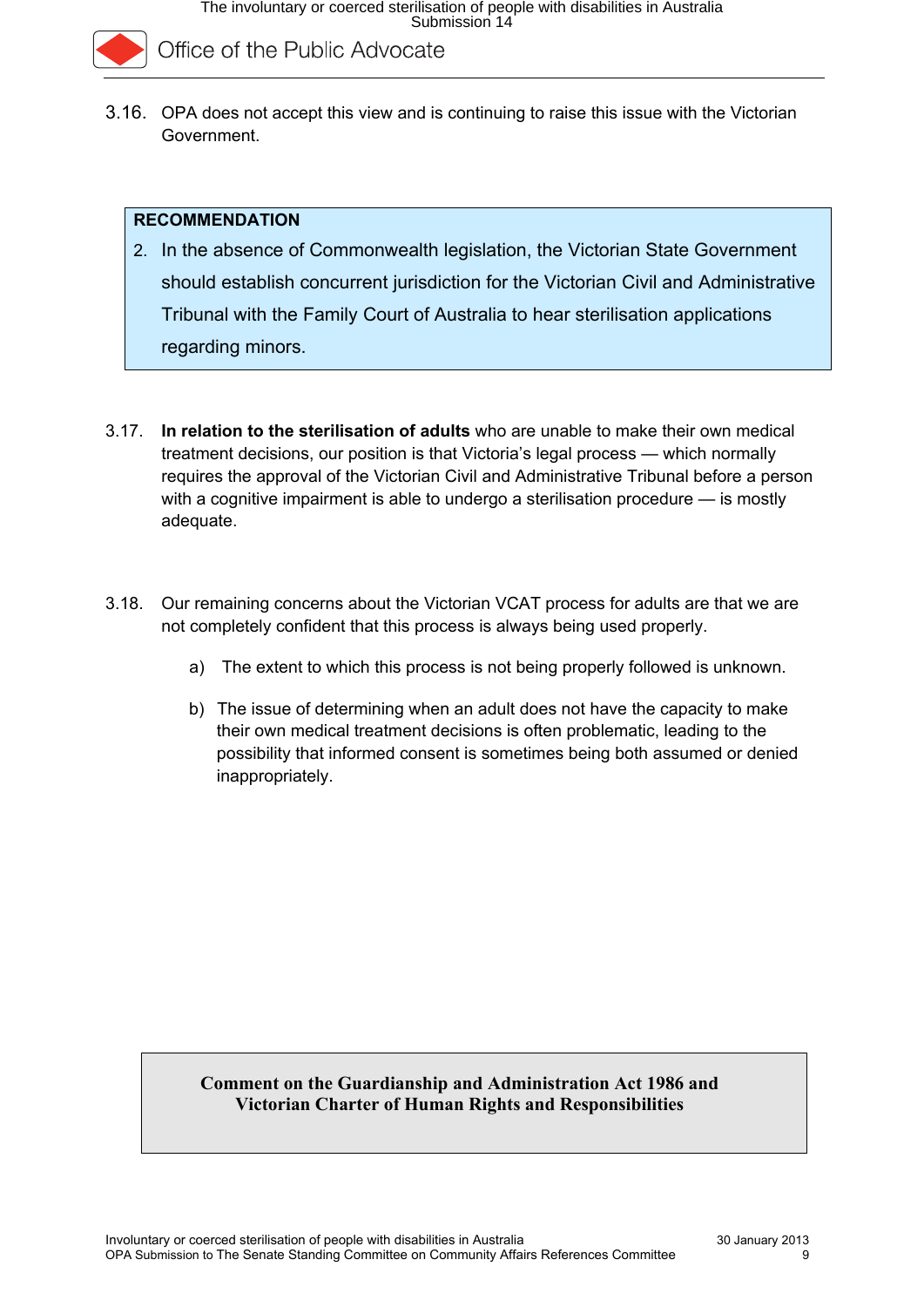

The GAA does not distinguish specifically between therapeutic and nontherapeutic treatment. VCAT may give consent if it determines it is the patient's best interests to do so (s.42E), according to specified criteria (s.38). Pertinently, a criterion is 'whether the treatment to be carried out is only to promote and maintain the health and well-being of the patient'.

OPA is asked to investigate and report when there is an application before VCAT for a special procedure. An OPA investigator explores whether the procedure is for therapeutic or non-therapeutic reasons, and how the bestinterest criteria are being met. OPA also undertakes advocacy, directed towards resolving the matter less restrictively, when sterilisation is proposed for nontherapeutic reasons.

OPA files indicate there are around seven applications per year to VCAT concerning sterilisation of adults with cognitive impairments.

Both the Tribunal and OPA as 'public authorities' under the Charter of Human Rights and Responsibilities Act must act compatibly with the human rights of persons – and the right (s.10) not to be 'subjected to medical or scientific experimentation or treatment without his or her full, free and informed consent'.

The fact of disability does not mean that the adult patient is incapable of making such a decision for herself or himself. If the treating doctor reasonably considers she or he is capable of consenting, then a substitute decision-maker is not required, nor is VCAT's approval required.

If the patient is deemed incapable then approval must be obtained from the tribunal if the procedure is a special procedure (or consent is required from the 'person responsible' in relation to other medical treatment). Such a decision should be informed by the criteria in s.38 (GAA) in determining whether treatment is in the patient's best interests.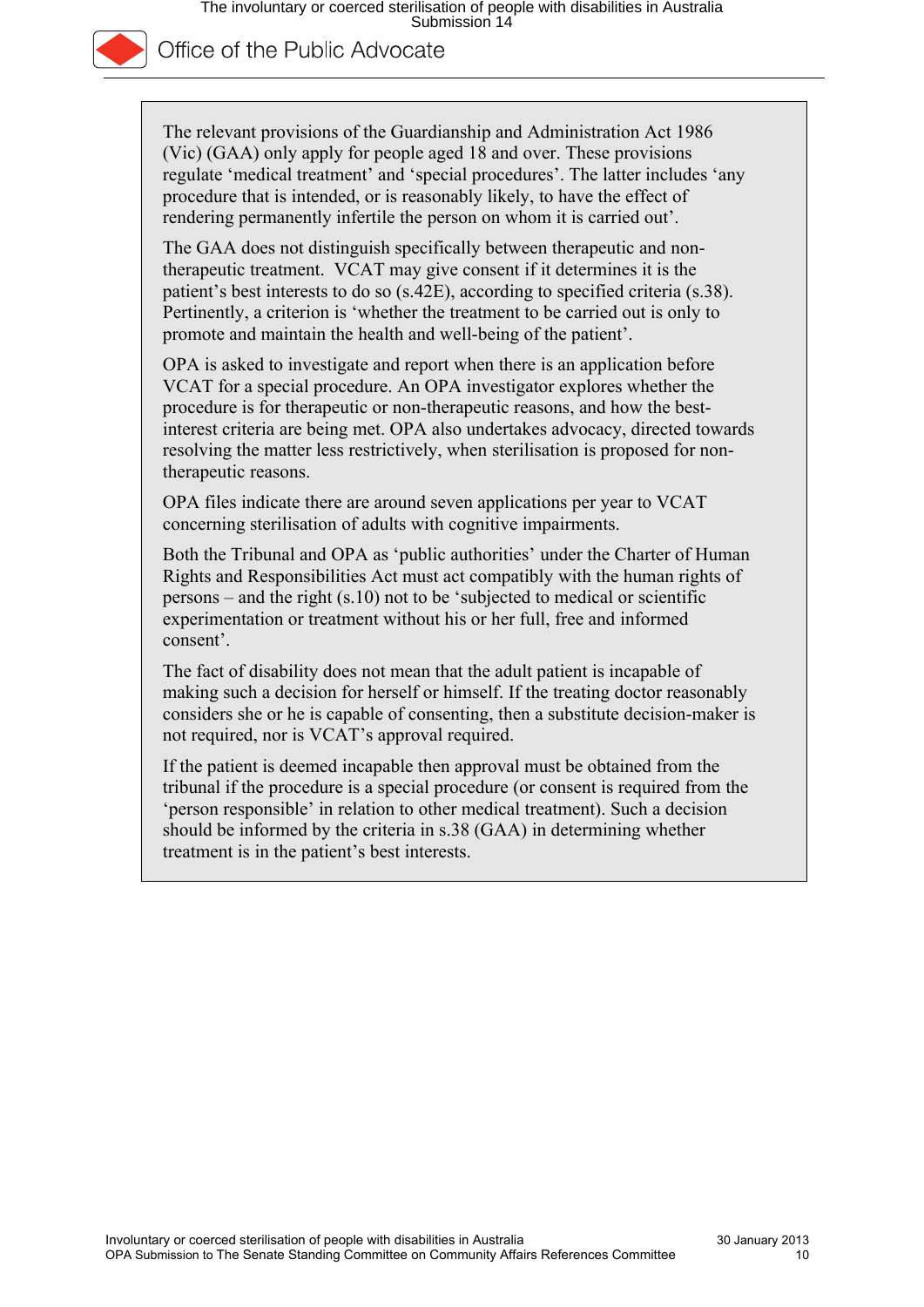

:

Office of the Public Advocate

## **4. Sterilisation practices, access to sexual health, and related services**

- 4.1. In this section, OPA addresses the following term of reference: *(a) the types of sterilisation practices that are used, including treatments that prevent menstruation or reproduction, and exclusion or limitation of access to sexual health, contraceptive or family planning services.*
- 4.2. Parents and health provider's responses to the emergent and actual sexuality and adulthood of their child or client can be highly affected by historical, cultural and social tendencies that are harmful to people with disabilities, including eugenic thinking.
	- a) With a variety of expressions, there is widespread social disapproval of women with intellectual disability having and parenting children..
	- b) There are good grounds for remaining concerned that there is continuing coercive sterilisation of women with disability, and active discouragement of their sexuality or childbearing.
	- c) In this broader social milieu, some parents are seeking sterilisation of their child for what superficially seem beneficent reasons.
	- d) The parents pursuing sterilisation of their child may be seeing it as the solution to the problem of her sexuality or her child-bearing capacity (fertility), although these are quite different issues.
	- e) Although for the parent the most important underlying issue may either be their child's sexuality or fertility they may sometimes express or understand this perceived problem in terms of her physical wellbeing, comfort or emotional condition.
	- f) Amongst other consequences, sterilisation can increase a growing child or adult's vulnerability if carers confuse fertility control with sexuality, and then deny her continuing needs for sex education and for protection from sexual exploitation and assault.
- 4.3. A two-year audit of women with cognitive impairments contacting a Melbourne hospitalbased Pregnancy Advice Service reported in 2010 made the following relevant findings<sup>7</sup>
	- a) The consequences of failing to acknowledge women with intellectual disability as sexual beings still results in many barriers.
	- b) Women with intellectual disability experience difficulty accessing health services, inadequate or inappropriate supports and a lack of accessible information.
	- c) The study findings indicate that support, education and contraceptive needs are not being adequately met with 45% of women in the study seeking assistance with an unplanned pregnancy at 12 weeks gestation or later, compared with 20% of the general population of women using the Pregnancy Advice Service. One quarter of the women recognised their pregnancy too late to obtain an

<sup>7</sup> Burgen, Brenda (2010) Women with cognitive impairment and unplanned or unwanted pregnancy: a 2-year audit of women contacting the Pregnancy Advisory Service', Australian Social Work, 63:1, 18-34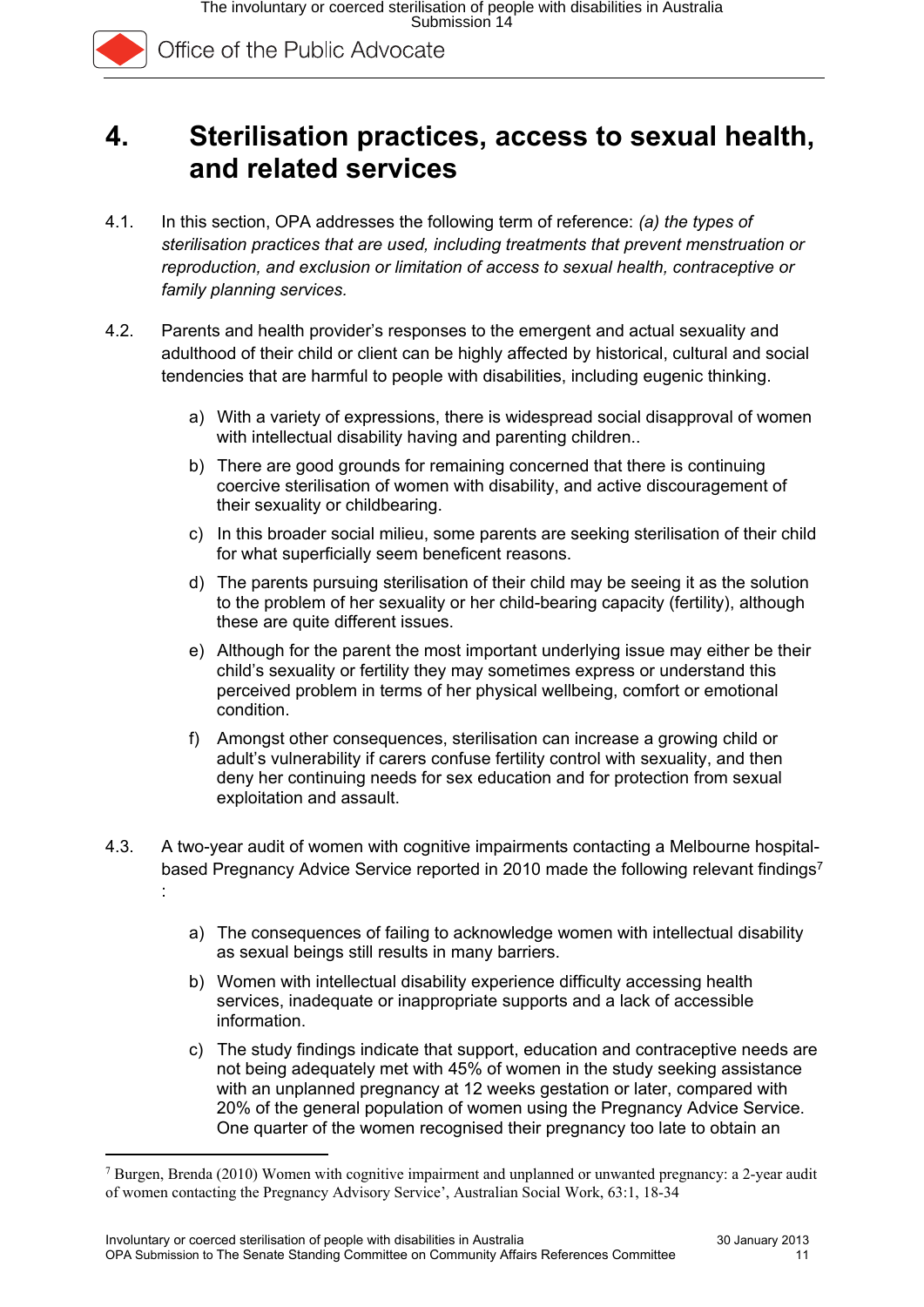abortion compared with only 2% of the general population of women using the service. Only half of the women had support from formal services, but in half of these cases the service involved was Child Protection. None of the twenty women in the study were living in disability supported accommodation services.

- d) The limited research available shows that adolescents and adults with intellectual disability have only very poor contraception and pregnancy related knowledge.
- 4.4. A 2009 UK study of 23 women found their knowledge of how contraception works was very limited. Approximately half the women also lacked basic knowledge about reproduction. None had been given any accessible information about contraception. All of the women were either former or current contraception users. The women all had relatively high levels of ability and social functioning. While this was a UK study it does point to a serious problem.<sup>8</sup>
- 4.5. An earlier study by this UK researcher found that of fifteen women using contraception only one seemed to be exercising her own choice and control.
- 4.6. US studies also suggest that little, if any, accessible information about contraception and sexual and reproductive health is given to people with intellectual disability, especially younger people. Teenagers with intellectual disability received less classroom instruction than their non-disabled peers. As well, fewer parents of children with intellectual disability discussed sex, pregnancy and sexually transmitted infections with their child.<sup>9</sup>
- 4.7. A part of the problem is that treating doctors and health services might not hear the voice of the girl or women with disabilities, or have the necessary competence to ascertain her wishes or determine her capacity.
	- a) Doctors will be accustomed to hearing the child being spoken for by her parents whom have interests and values of their own to promote, such as managing a household with limited resources, or their own emotions, values and views concerning sexuality.
	- b) The parents may not be capable of or used to conceiving of their child as a rights-bearing minor or adult.
	- c) Doctors and paediatricians might not have received the necessary training or professional development to effectively communicate with the child, or to recognise her human rights and emerging adulthood and autonomy.
- 4.8. It is unacceptable to address social and service system issues through inappropriate medical interventions performed upon an individual's body.
- 4.9. Many of the points made above were raised in by a recent OPA investigation, which is presented as a case study below.

<sup>8</sup> McCarthy, M. (2009), Contraception and Women with Intellectual Disabilities. Journal of Applied Research in Intellectual Disabilities, 22: 363–369. doi: 10.1111/j.1468-3148.2008.00464.x

<sup>9</sup> Cheng, Marian Mantsun, and J. Richard Udry. "How much do mentally disabled adolescents know about sex and birth control." Adolescent and Family Health 3, no. 1 (2003): 28-38.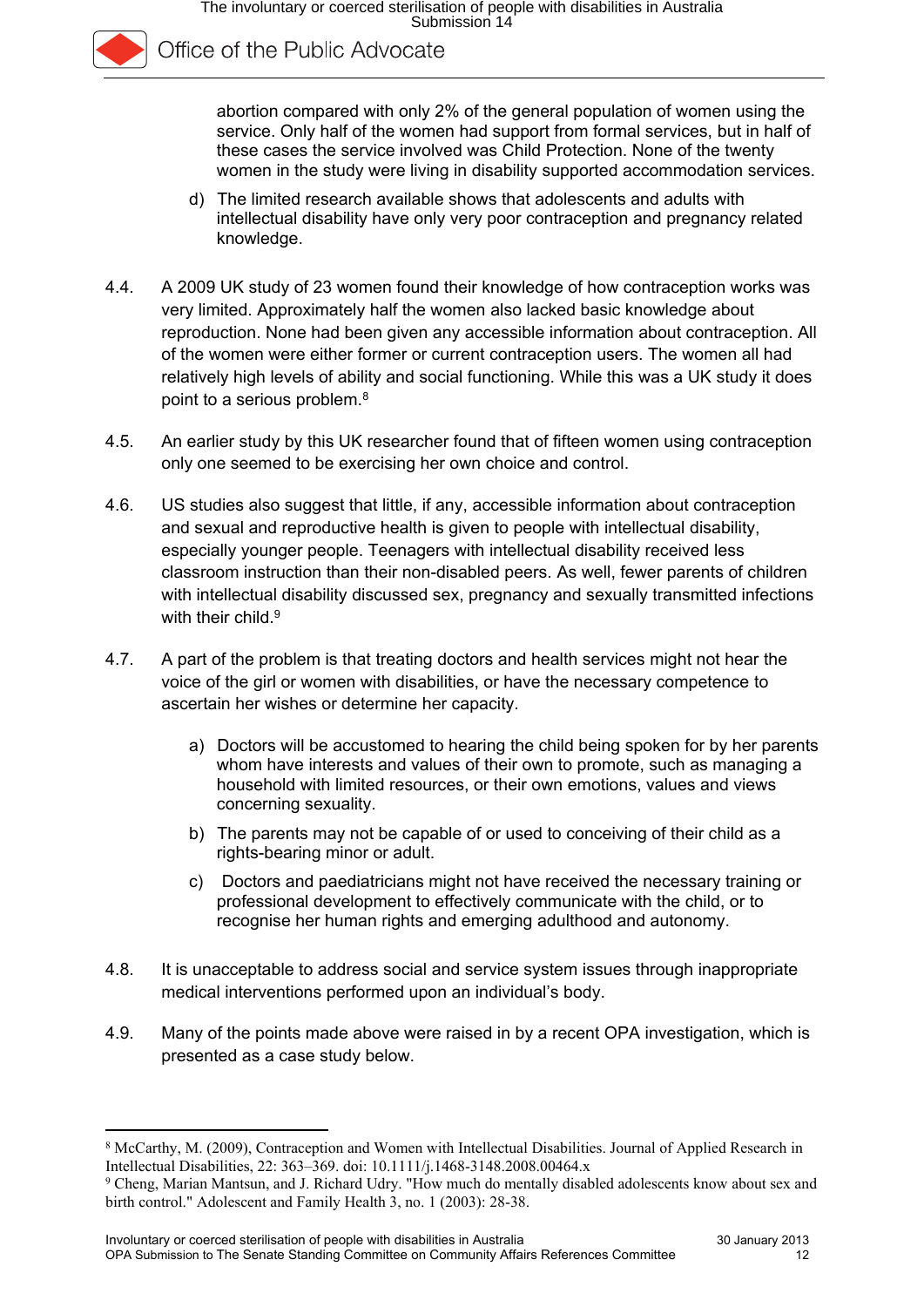The involuntary or coerced sterilisation of people with disabilities in Australia Submission 14



Office of the Public Advocate

#### **Case study of OPA Investigation – Ms K.**

Ms K is a 19-year-old woman who has severe physical and intellectual disabilities that she acquired when she suffered meningitis as an infant. Ms K has very limited communication and comprehension and she requires full support with all aspects of daily life.

Ms K's parents said she was finding her periods very painful and she experienced heavy bleeding for all but several days per month. They stated it was difficult for them to manage her menstruation. After visits to the GP, a gynaecologist and surgeon, Ms K was listed for surgery at a public hospital.

Only VCAT has the legal authority to consent to a medical procedure that will result in infertility and where the patient cannot give informed consent to the procedure. The parents were assisted by the hospital to apply for VCAT's approval for the surgery.VCAT referred the matter to OPA to investigate and report on the need for a hysterectomy.

A variety of views as to Ms K's wellbeing were revealed. Independent assessments established that her periods were normal, and the medical need to perform the hysterectomy could not be established. Other less intrusive responses had not been trialled. VCAT did not consent to the hysterectomy. This was a complex matter that required careful enquiry to uncover the real situation for Ms K.

The case highlighted the difficulty for guardians, carers and medical practitioners in forming accurate understandings when the person with disability cannot clearly indicate whether they are experiencing pain or discomfort, and where that pain might be located. Ms K's experience was being voiced by her parents, but they had strong beliefs about the situation and it was inevitable that they were influenced by their carer role and distress at their daughter's condition. Cultural and religious beliefs also needed to be considered. In addition, there were issues associated with the use of interpreters and differing opinions as to who had actually proposed what.

Both parents had very serious health issues and their ability to continue caring was at question when they discussed their daughter's condition. It was clear that this had also influenced the medical practitioners' consideration of surgery. The practitioner confirmed that they would not consider performing the same procedure for a woman who did not have an intellectual disability.

OPA has continued to work with Ms K, her parents and their supports. Ms K's access to activities has been restored. Extra services have been applied for and referral to a female medical practitioner with a strong background in disability and gynaecology was accepted.

4.10. This case study highlights the continuing serious concern that medical practitioners continue to offer surgery that would violate their patient's human rights and which they would not contemplate in cases of a woman not having a disability. It illustrates how the personal inviolability of an individual with disability can be potentially violated when medical practitioners are asked by parents to provide a medical solution – hysterectomy – for what is essentially a social problem, a need for increased services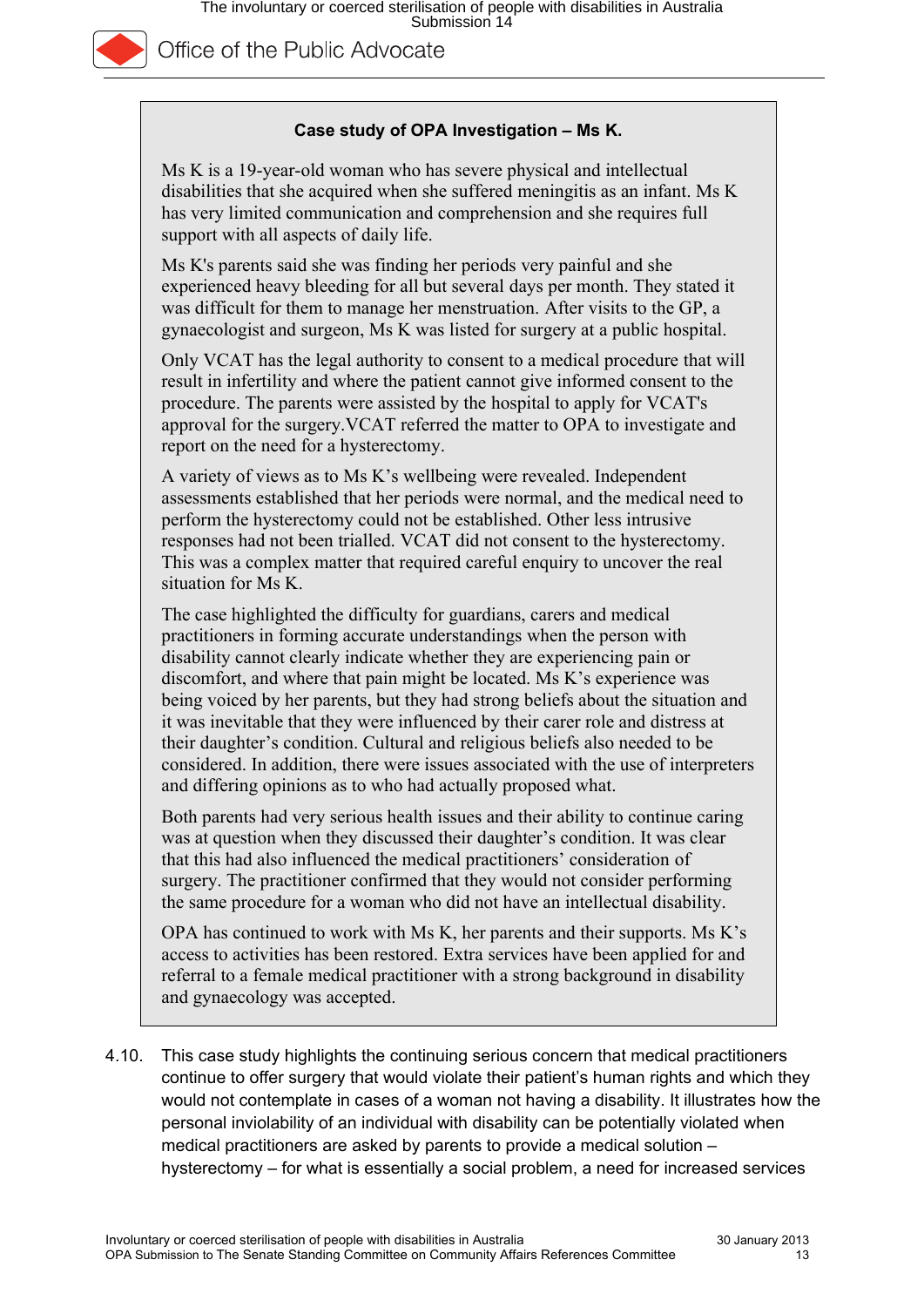

and supports. It also highlights that VCAT oversight provides effective safeguards, when this authority is sought.

- 4.11. Primary health care needs to better respond to the informational and related support needs of people with intellectual disabilities, and other cognitive disabilities. Current training and professional development is insufficient and needs to be significantly expanded. In Victoria, the Centre for Developmental Disability Health promotes better outcomes through educational, research and clinical activities.<sup>10</sup> The extent and reach of this kind of professional development and clinical support needs to be more widely available in Victoria and across Australia.
- 4.12. Funded specialist disability information and referral services currently perform the important function of providing good and independent information about disability service systems and support. Importantly, they are able to provide this peer support and information to families and individuals when they first encounter the impact of disability, from outside a medical framework, and usually from a self-help and social inclusion perspective. Within present funding arrangements, state and territory governments have the responsibility for funding disability information, referral and selfhelp services of this type. Examples of small organisations receiving some limited state government funding in Victoria include Down Syndrome Victoria and the Cerebral Palsy Support Network.<sup>11</sup> Other elements of the service system also look to these services for information. It is vital that this kind of support continue to be available, and that funding is adequate and commensurate with demand.

#### **RECOMMENDATIONS**

- 3. That the primary health care professional bodies review the adequacy of the current guidance, training and specialist support available to practitioners, and that they ensure their members are fully equipped to recognise the presence of cognitive impairment, understand its implications for decision-making capacity, and provide professional services in conformance with contemporary legal and human-rights requirements.
- 4. That sexual health and family planning services target and give priority to providing effective counseling, education and related support to people with a cognitive impairment and their families.

<sup>10</sup> Information available at http://www.cddh.monash.org/, accessed 14 January 2013.

<sup>11</sup> Information available at http://www.downsyndromevictoria.org.au/ and http://www.cpsn.info/, accessed 16 January 2013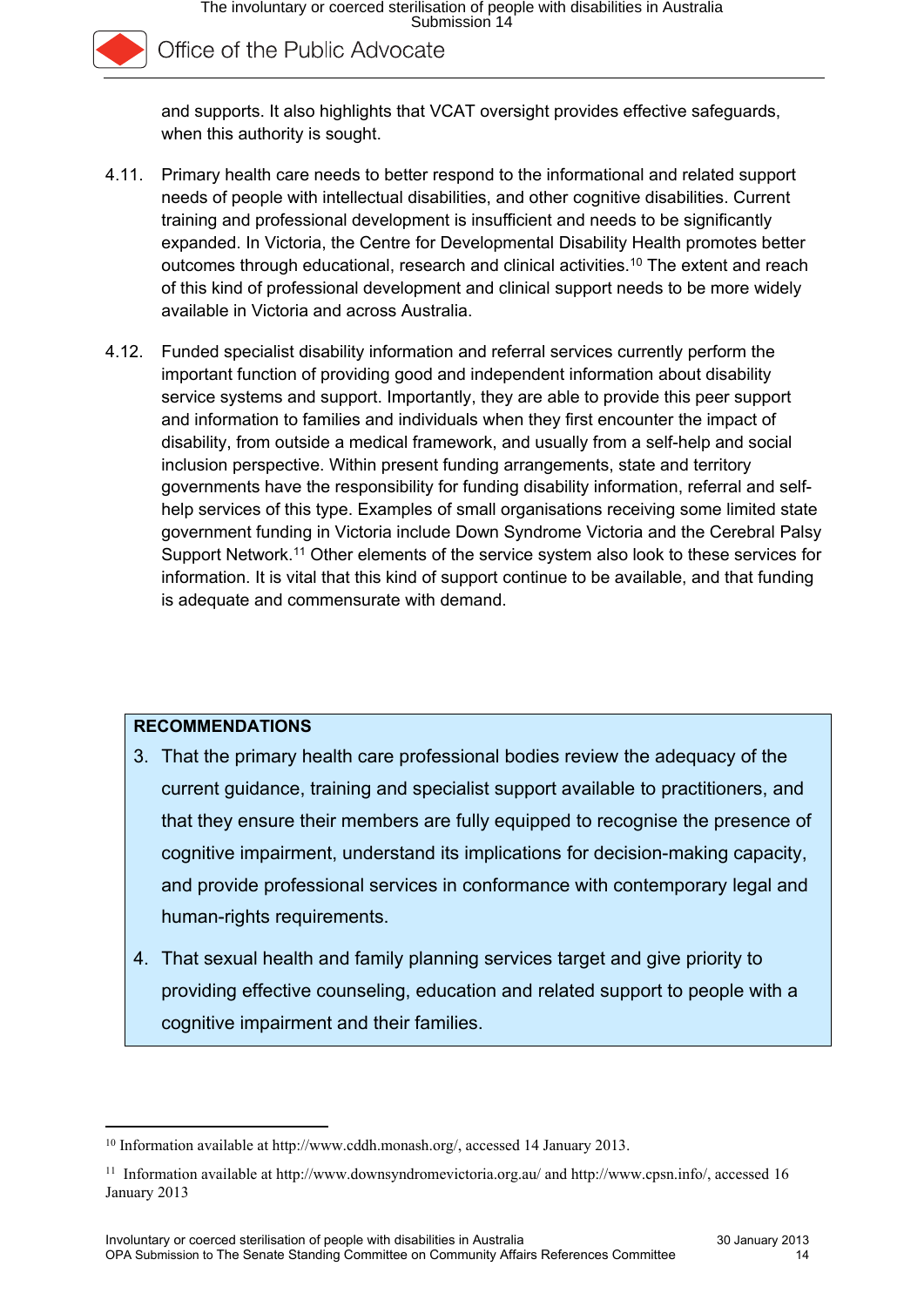

- 5. That state and territory governments provide targeted resources to funded sexual health and family planning services that they acquit for by demonstrating continuing additional services to people with a cognitive impairment.
- 6. That state and territory governments provide financial assistance to appropriate non-government organisations to produce community education materials, and best-practice policy frameworks, which promote a positive message of the sexuality of people with disabilities, within a human rights framework.
- 7. That all specialist disability services providing support to children and adults with decision-making support needs ensure they are supporting maximal opportunities for their clients to explore friendships, social relationships and their own sexual identity and attraction in the ways typical of their peers who do not have an identified disability.
- 8. That within the present funding arrangements, state and territory governments ensure through quality assurance, service monitoring and funding arrangements that funded specialist disability services are required to support maximal opportunities for their clients to explore friendships, social relationships and their own sexual identity and attraction in the ways typical of their peers who do not have an identified disability.
- 9. That within the present funding arrangements, state and territory governments ensure families and individuals have continuing access to good information about disability service systems and support, at the earliest possible stage after the impact of disability is first recognised, from adequately funded disability information, referral and self-help services.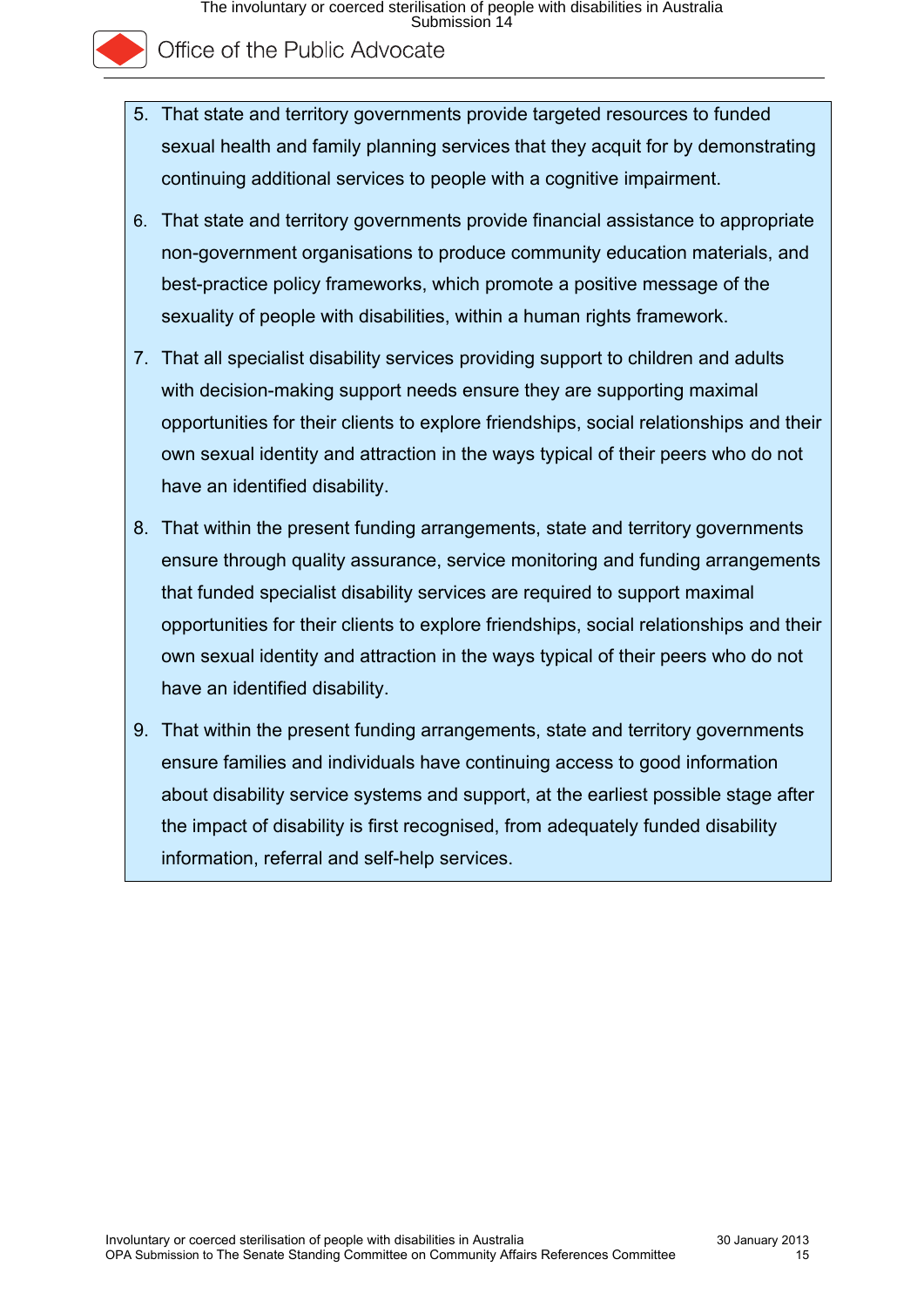## **5. Prevalence of sterilisation practices**

- 5.1. In this section, OPA addresses the following term of reference*: (b) the prevalence of these sterilisation practices and how they are recorded across different state and territory jurisdictions*.
- 5.2. OPA has reviewed its involvement in sterilisation cases over the last five years. This data shows that on average there were seven applications per year during this recent five-year period.
- 5.3. This seems to represent a slight increase from earlier periods with OPA identifying 60 cases (five per year) for the twelve year period 1992 — 2004.<sup>12</sup>
- 5.4. The data for the period 2008 2012 is presented in the three tables below.

### **Tables: Sterilisation applications to VCAT, 2008 — 2012**<sup>13</sup>

| Year | <b>Female</b> | <b>Male</b> | total VCAT<br>applications |
|------|---------------|-------------|----------------------------|
| 2008 |               |             |                            |
| 2009 |               | 2           | 10                         |
| 2010 |               |             |                            |
| 2011 |               |             |                            |
| 2012 |               | 2           |                            |

| Year | <b>VCAT consent</b><br>given for procedure |      |              | <b>VCAT consent</b><br>refused |      |       |
|------|--------------------------------------------|------|--------------|--------------------------------|------|-------|
|      | Female                                     | Male | <b>Total</b> | female                         | male | total |
| 2008 | 3                                          |      | 3            |                                |      |       |
| 2009 |                                            |      | 5            |                                |      |       |
| 2010 |                                            |      | 4            |                                |      |       |
| 2011 | 3                                          |      | 3            | 2                              |      | 2     |
| 2012 | 2                                          | 2    |              |                                |      |       |

<sup>12</sup> Natalie Tomas, *The reproductive rights of women with disabilities* (2004)

<sup>&</sup>lt;sup>13</sup> The data presented is limited to those cases referred to OPA by VCAT.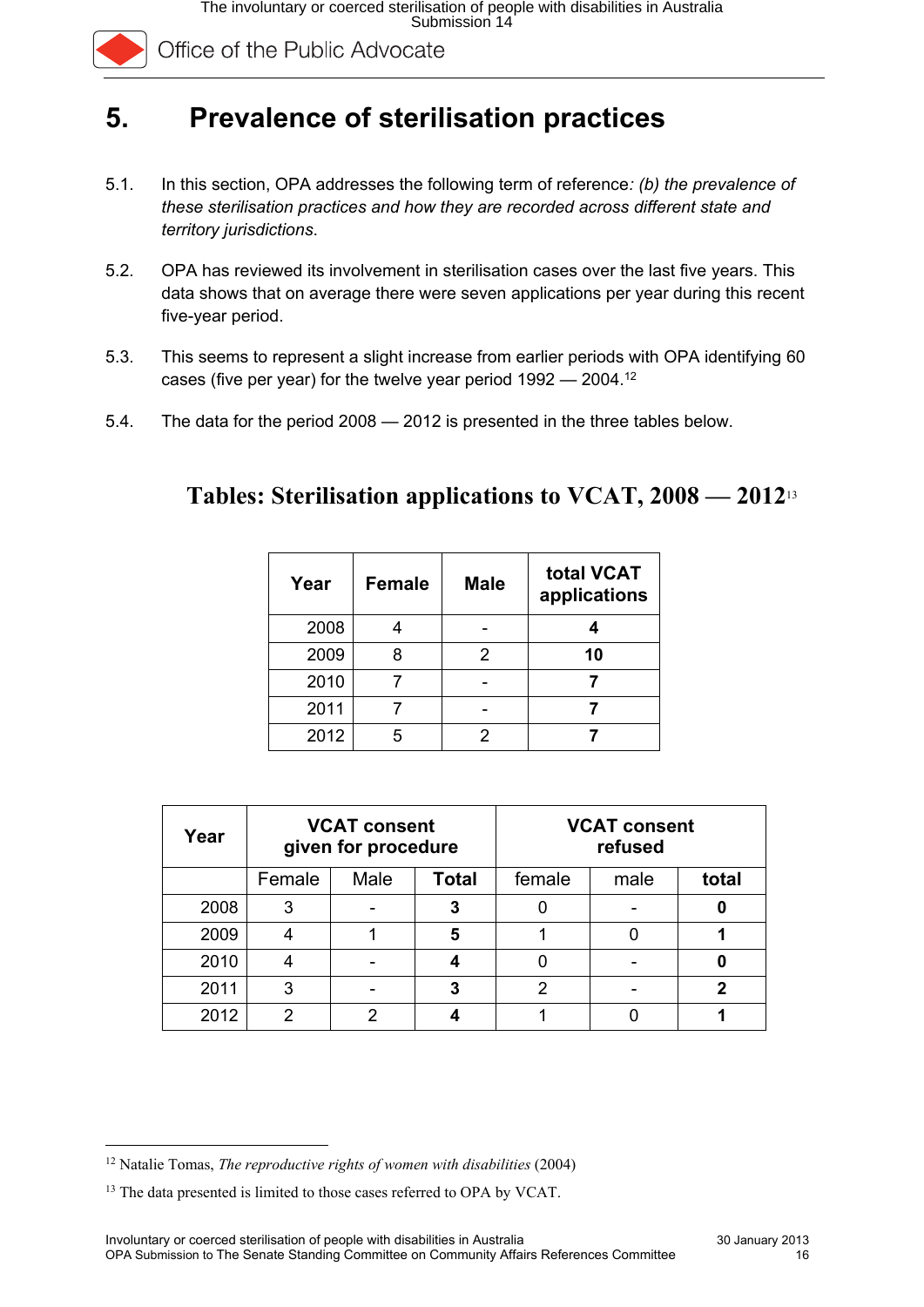

| Year | <b>VCAT application</b><br><b>Dismissed</b> |      |              | <b>VCAT application withdrawn</b> |      |       |
|------|---------------------------------------------|------|--------------|-----------------------------------|------|-------|
|      | female                                      | Male | <b>Total</b> | female                            | Male | total |
| 2008 |                                             |      | 0            |                                   |      |       |
| 2009 |                                             |      | 2            | 2                                 |      | 2     |
| 2010 | 3                                           |      | 3            |                                   |      |       |
| 2011 |                                             |      |              |                                   |      |       |
| 2012 |                                             |      | 0            | ⌒                                 |      |       |

- 5.5. This data shows that VCAT provided consent in 40% of cases brought before it during this five-year period. OPA's review of these particular cases indicates that these applications are for 'special medical procedures' that would be termed 'therapeutic', using the terminology of the decision in *Marion*'s *Case*.
- 5.6. For the other 60% of applications during this period, VCAT refused to provide consent in fewer cases than those dismissed or withdrawn. Our brief review of the cases suggests that applications were typically withdrawn when the OPA investigation showed that no need has been established, or that less restrictive alternatives had not yet been pursued. Applications were typically dismissed because the individual's incapacity to provide consent had not been demonstrated.
- 5.7. The data presented above only relates to applications received by VCAT, and referred to OPA. Sterilisation procedures may have occurred in Victoria without VCAT authorisation.
- 5.8. In the complex and under-resourced medical system, valid, reliable and consistent categorisation of procedures and persons are absent, compromising assessments of the number of procedures that are occurring without authorisation. Deriving an accurate picture of the number of procedures actually occurring requires further research and the development of appropriate measures.
- 5.9. This absence of good data should not delay action to remedy the current situation as the more important issues is the protection of the bodily integrity and human rights of girls and women with disability.

#### **RECOMMENDATIONS**

10.That relevant research-related bodies, such as the National Health and Medical Research Council, the Australasian Society for the Study of Intellectual Disability, and the Centre for Developmental Disability Health, explore how more research can be conducted on the sterilisation of people with disabilities and related topics.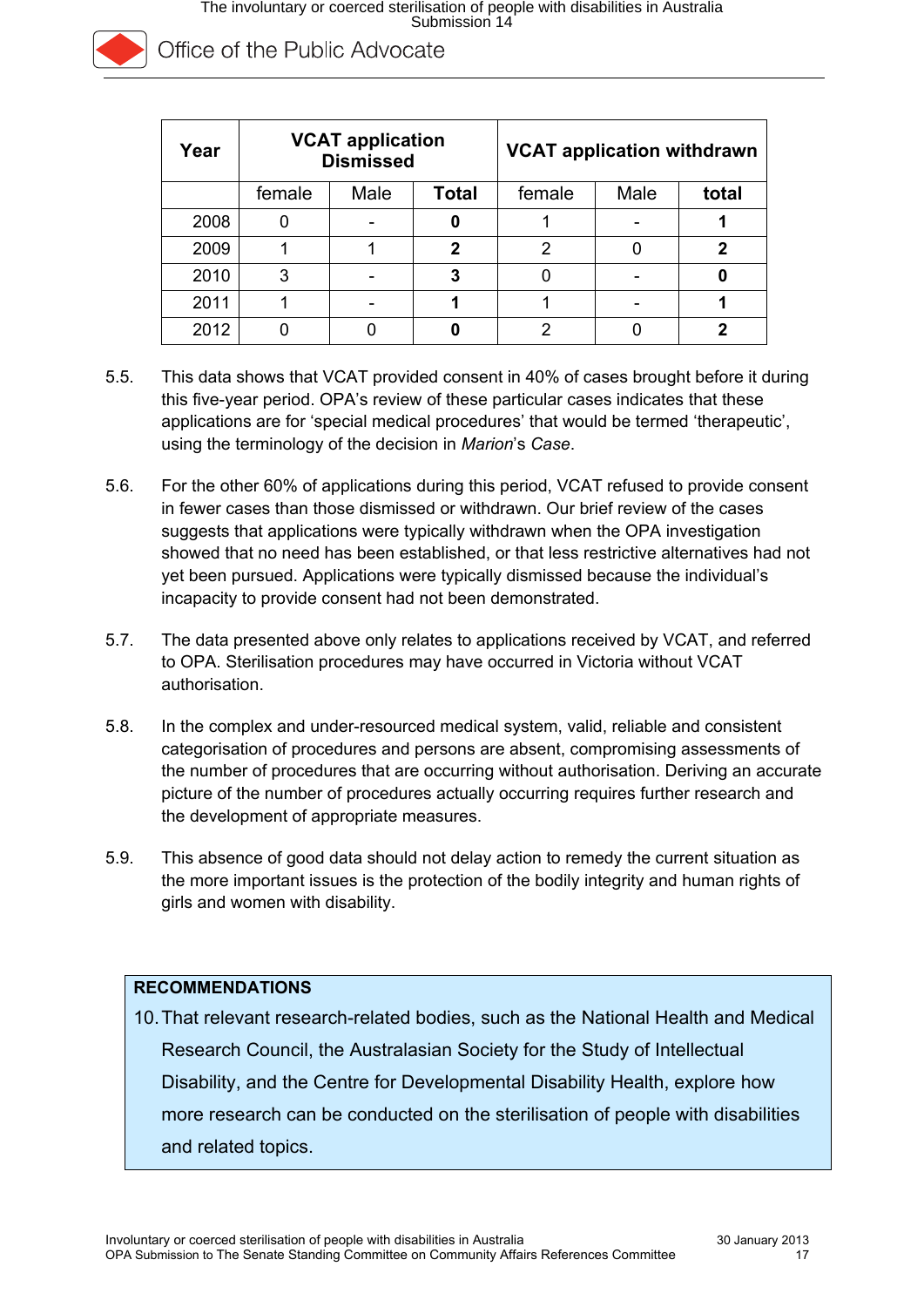

### **6. Adequacy of current legal, regulatory and policy frameworks**

6.1. In this section, OPA addresses the following term of reference:

*(d) whether current legal, regulatory and policy frameworks provide adequate:*

*(i) steps to determine the wishes of a person with a disability,*

*(ii) steps to determine an individual's capacity to provide free and informed consent,*

*(iii) steps to ensure independent representation in applications for sterilisation procedures where the subject of the application is deemed unable to provide free and informed consent, and (iv) application of a 'best interest test' as it relates to sterilisation and reproductive rights.*

- 6.2. The Australian Guardianship and Administration Council (AGAC) has published a *Protocol for Special Medical Procedures (Sterilisation) 6 May 2009* which is observed in Victoria and elsewhere in Australia.
- 6.3. The Victorian Civil and Administrative Tribunal (VCAT) is an accessible and inquisitorial forum which regularly hears cases involving the medical treatment of adults who by reason of disability lack the capacity to give consent to the treatment.
- 6.4. OPA strongly supports VCAT's authority that it already has in relation to adults with disability being extended to include 'special medical treatment decisions' concerning children, and has made this recommendation above (Recommendation 2).
- 6.5. This could be done by extending VCAT's jurisdiction in Part 4A of the *Guardianship and Administration Act* to include children.
- 6.6. This would give VCAT concurrent jurisdiction with the Family Court of Australia to hear sterilisation applications regarding minors.
- 6.7. This extension would be consistent with the approach already taken in other states where guardianship legislation empowers the tribunal/board to make some medical decisions (such as sterilisation) concerning children with disabilities.
	- a) The continuing occurrence of sterilisation must be addressed by:
		- i. better availability of information and professional development;
		- ii. more effective legal avenues for the protection of human rights;
		- iii. the provision of sufficient supports, including advocacy and legal advocacy support.
- 6.8. Our detailed responses and recommendations in relation to these terms of reference follow.

#### **(i) Steps to determine the wishes of a person with a disability**

- 6.9. Families may be resistant to or inexperienced in giving effect to their child's wishes and emerging adulthood.
	- a) Families can be unused to the idea of their dependent child developing into an independent adult or may find the emerging sexuality of their child confronting.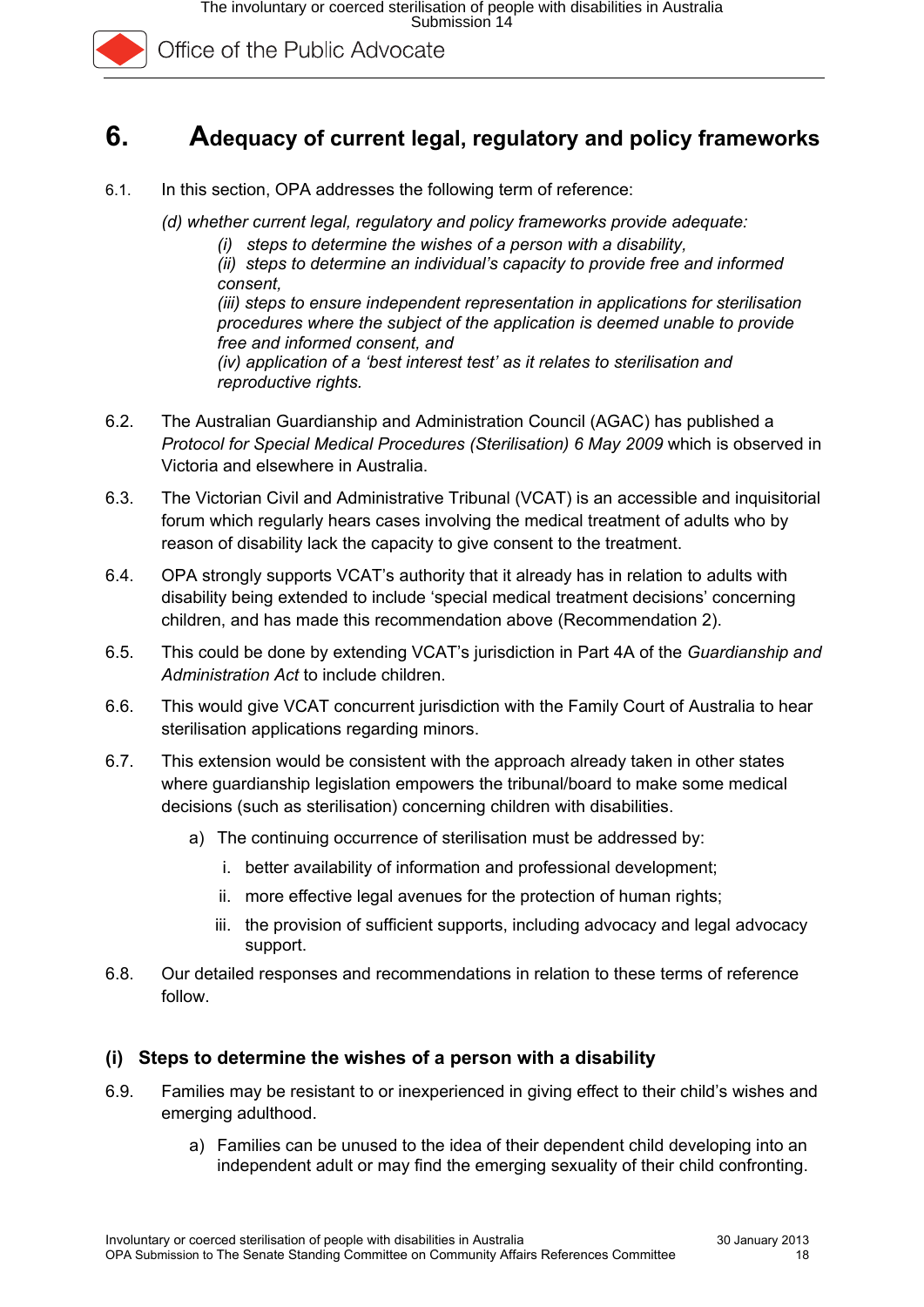

- b) Families will often make almost all day-to-day decisions for their child, especially if they have very high support needs.
	- i. Parents may have chosen what their child eats, wears and does every day of their child's life.
	- ii. The developing child may have very little experience of making decisions for themselves, even for decisions with very few potential adverse consequences.
	- iii. Schools, both mainstream and special, have not dealt adequately with the issue of their students with cognitive impairment emerging adulthood and sexuality.
- c) Asking a child or young adult what their wishes are when they have very little or no experience of autonomous decision making, especially for a decision with major consequences, is problematic.
- d) Doctors and other health professionals may be used to dealing with the parents as the representative of the child, and not be experienced in dealing directly with the child to ascertain her wishes.
- e) Parents may be used to relying on the opinions of health professionals, especially doctors, for guidance on their child's development and life-course chances.
- f) Health professionals may not have much direct experience or knowledge of the everyday lives of people with disability, and the support arrangements and opportunities that are available.
- g) Doctors and paediatricians might not have the experience or had the professional development opportunities to have developed experience and expertise in ascertaining a persons wishes in a non-directive and supportive manner, and may not recognise all the ethical issues involved.
- h) Ascertaining the wishes of a child or young adult with intellectual disability requires time, skills and carefully considered approaches that is part of the professional expertise of advocates, guardians and social workers who are experienced, knowledgeable, and supervised in this work.
- i) In Victoria, OPA is available to provide relevant information and support through our community education activities, and with further resources our role and reach could be expanded.
- 6.10. Similar dynamics and issues to those noted above in relation to children also apply to the situation of many adults with a cognitive impairment who experience high levels of dependency upon their families and carers.

#### **RECOMMENDATION**

11.That the Australian Institute of Health and Welfare, in partnership with other bodies, develops more detailed guidelines for the reporting of sterilisation procedures, which reliably distinguish between therapeutic and non-therapeutic procedures, to ensure as much consistency as possible in measurement and data collection, both within and between jurisdictions.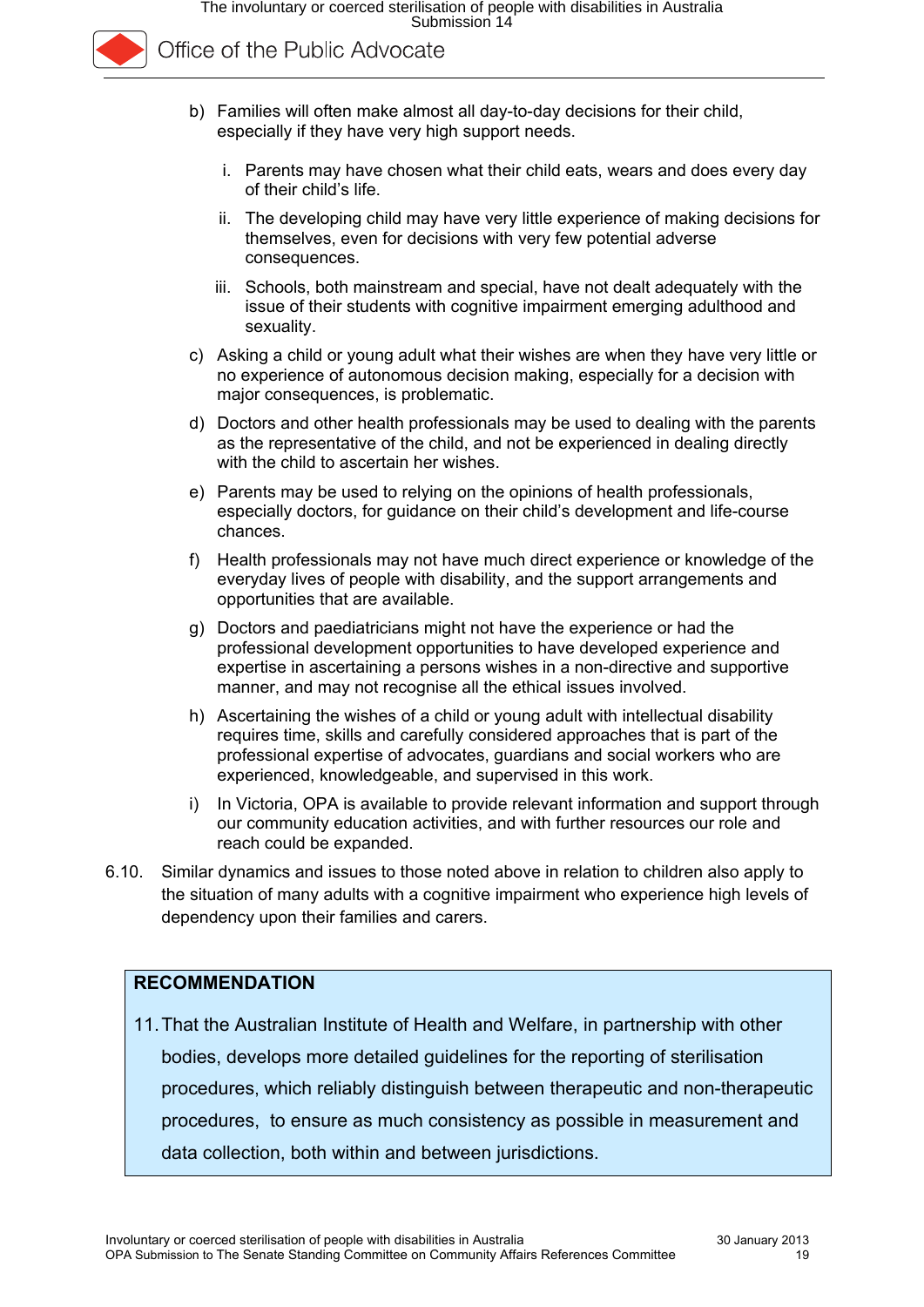

#### **(ii) steps to determine an individual's capacity to provide free and informed consent**

- 6.11. Many children with intellectual disability are not being provided with the information and support they need to develop and exercise their capacity. This issue particularly affects girls and young women.
	- a) Doctors and paediatricians might not have received the necessary training or professional development to determine an individual's capacity to provide free and informed consent.
	- b) The determination of whether an individual has capacity is ultimately a legal question, and not a medical determination.
	- c) For the reasons discussed above, doctors may not be used to dealing directly with their young patient herself, and may not fully respond to all of her information and other needs.
	- d) Research has shown that even women with mild intellectual disability do not necessarily understand the connection between menstruation and fertility. This may be true even for women who have already had pregnancies.
	- e) The presence of cognitive impairment does not automatically mean that an adult woman is incapable of making such decision herself.
	- f) If a doctor believes that consent has been provided by an adult woman with cognitive impairment, then the woman's consent authorises the performance of the procedure and VCAT consent (in Victoria) is not required.
	- g) Doctors may mistakenly assume that informed consent has been freely given by a young adult — whose disability they may overlook — when the patient is actually unaware of the consequences of the procedure, or is merely complying with their parent's views or wishes without considering her or his own interests.

#### **(iii) steps to ensure independent representation in applications for sterilisation procedures where the subject of the application is deemed unable to provide free and informed consent**

- 6.12. OPA has been involved in these issues and proceedings for more than twenty-five years and has developed considerable professional expertise in investigating circumstances where an application for tribunal consent to 'special procedures' affecting women and men with cognitive impairment. OPA also has some experience when an application affecting minors has been made to the Family Court.
	- a) Girls and women with cognitive impairment are more reliant on their families, and partners, for support than the norm. Due to this dependence they are at greater risk of social isolation, inadequate or inappropriate support and domestic violence or neglect.
	- b) Independent and competent representation for the person affected is of the utmost importance.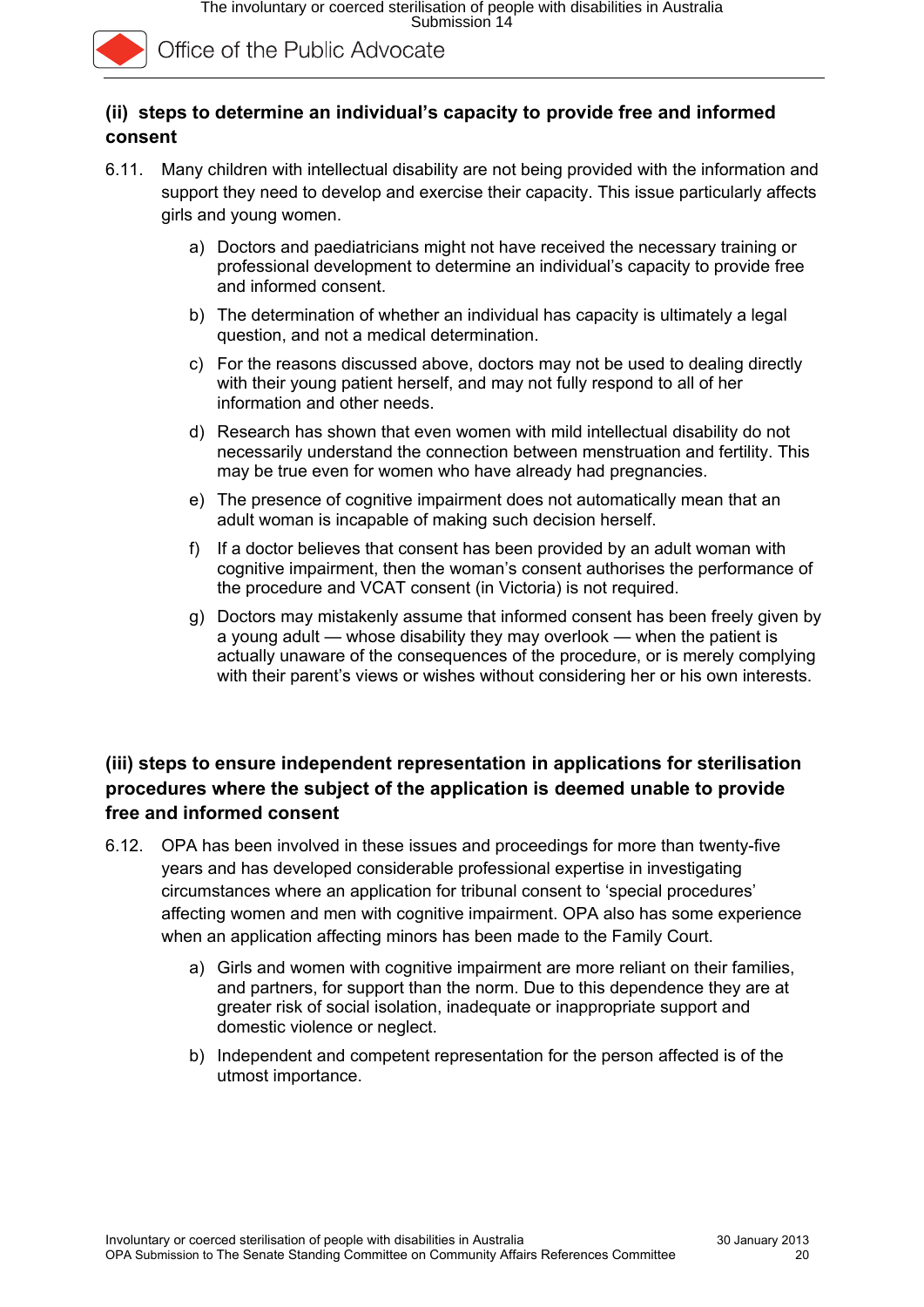

#### **(iv) application of a 'best interest test' as it relates to sterilisation and reproductive rights**

6.13. In Victoria, s. 38 of the *Guardianship and Administration Act 1986* provides the legislative guidance for determining the best interest of the person for whom an application has been made.

#### **Guardianship and Administration Act 1986 (Vic)**

#### **s. 38 Best interests**

(1) In this Part, for the purposes of determining whether any special procedure or any medical or dental treatment would be in the best interests of the patient, the following matters must be taken into account—

(a) the wishes of the patient, so far as they can be ascertained; and

(b) the wishes of any nearest relative or any other family members of the patient; and

(c) the consequences to the patient if the treatment is not carried out; and

(d) any alternative treatment available; and

(e) the nature and degree of any significant risks associated with the treatment or any alternative treatment; and

(f) whether the treatment to be carried out is only to promote and maintain the health and well-being of the patient; and

(g) any other matters prescribed by the regulations.

[See all relevant GAA provisions in Appendix One below]

- 6.14. These legislated provisions in effect supply a checklist for investigators to follow when determining if the person's best interests are being met.
- 6.15. Menstruation can be extremely difficult and traumatic for a very few girls and women with disability and it is conceivable that in some cases there may be no less restrictive alternative to sterilisation; but this must be fully tested in away that gives adequate weight to all of her human rights.
- 6.16. In such cases, it must be absolutely certain through exhaustion of less restrictive alternative treatments and incontrovertible evidence that it really would promote and maintain her health and well-being. The precise nature of proposed procedure and its hazards and perceived benefits must also be critically examined to see if these benefits can actually be achieved, or are only presumed, and what the other consequences may entail.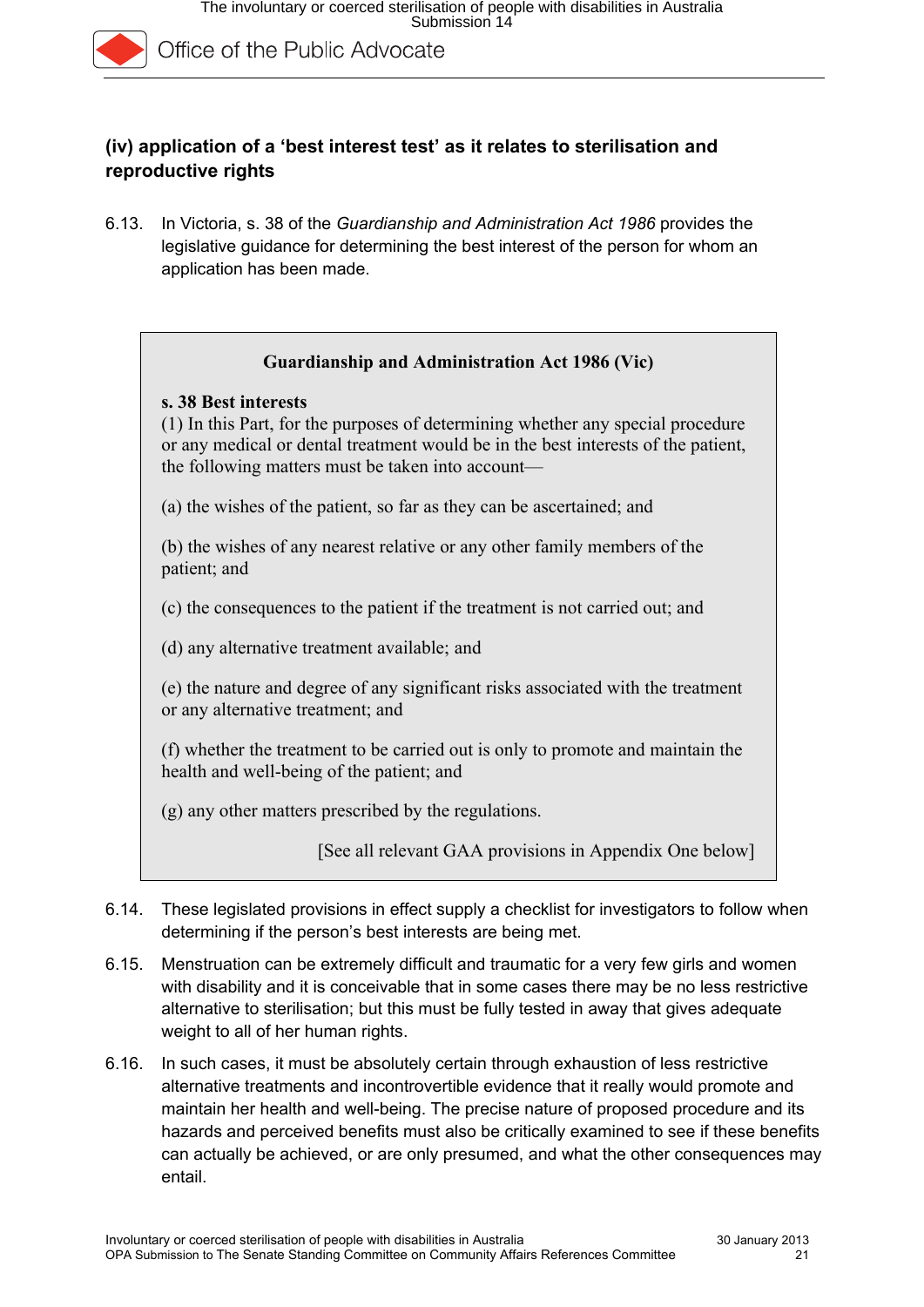

- 6.17. It is also important that the courts retain oversight of this best interest test as the rights and interests of the girl or woman affected can sometimes be confounded with the interest of other parties, especially parents or carers. Those who are directly involved, or commentating upon it, may not have a sophisticated enough view of all the rights and interests that need to be considered, and which of those need to be determinative.
- 6.18. In most cases, an alternative approach other than sterilisation, will better protect her well-being and all of her reproductive and other rights.

#### **RECOMMENDATION**

12.That the Federal, State and Territory Governments ensure individuals with disabilities and their families have good access to independent advocacy, including legal advocacy, through a significant expansion in funding for this purpose. This advocacy support must focus on addressing the social and personal wellbeing of the person with disabilities.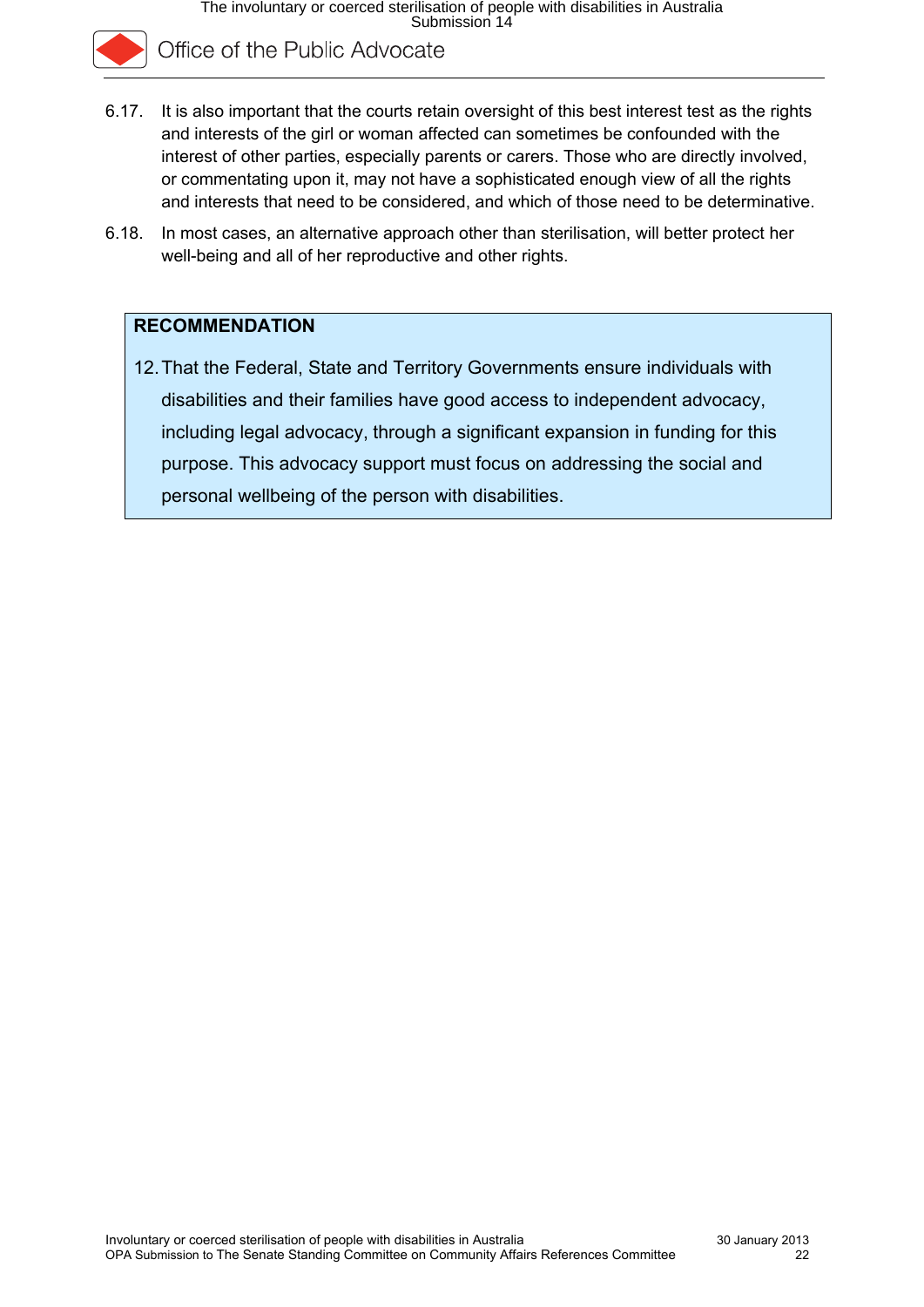

### **7. Impacts of sterilisation of people with disabilities**

- 7.1. In this section, OPA addresses the following term of reference: *(e) the impacts of sterilisation of people with disabilities.*
- 7.2. OPA notes the report produced in 2012 by Carolyn Frohmader and Christina Ryan for Women With Disabilities Australia, 'Moving forward and gaining ground: The sterilisation of women and girls with disabilities in Australia'.<sup>14</sup>
- 7.3. On page seven they quote what some women have said, including the following:
	- i. I haven't had the chance to grieve the loss of a part of me that should have been mine to choose whether I keep it or not.
	- ii. I was sterilised at 17. Someone else made the decision for me. I didn't object because I had been led to believe that people with disabilities were worthless and that they were a burden on people and society. I felt that if I produced a child with a disability I would be producing a 'bad' person.
	- iii. I was sterilised at the age of 18 without my consent. I still feel devastated by what happened because I will never be able to have children.
- 7.4. Commonwealth, States and Territories must adequately protect the personal inviolability of people with disabilities through law and sanctions.

<sup>&</sup>lt;sup>14</sup> Paper written by Carolyn Frohmader, and adapted for presentation and delivered by Christina Ryan on behalf of Women With Disabilities Australia (WWDA) to the International Conference 'Challenges in the new millennium for women with disabilities', Madrid, 27th – 29th June 2012. Available from http://www.wwda.org.au/sterilise2011.htm, accessed 29 January 2013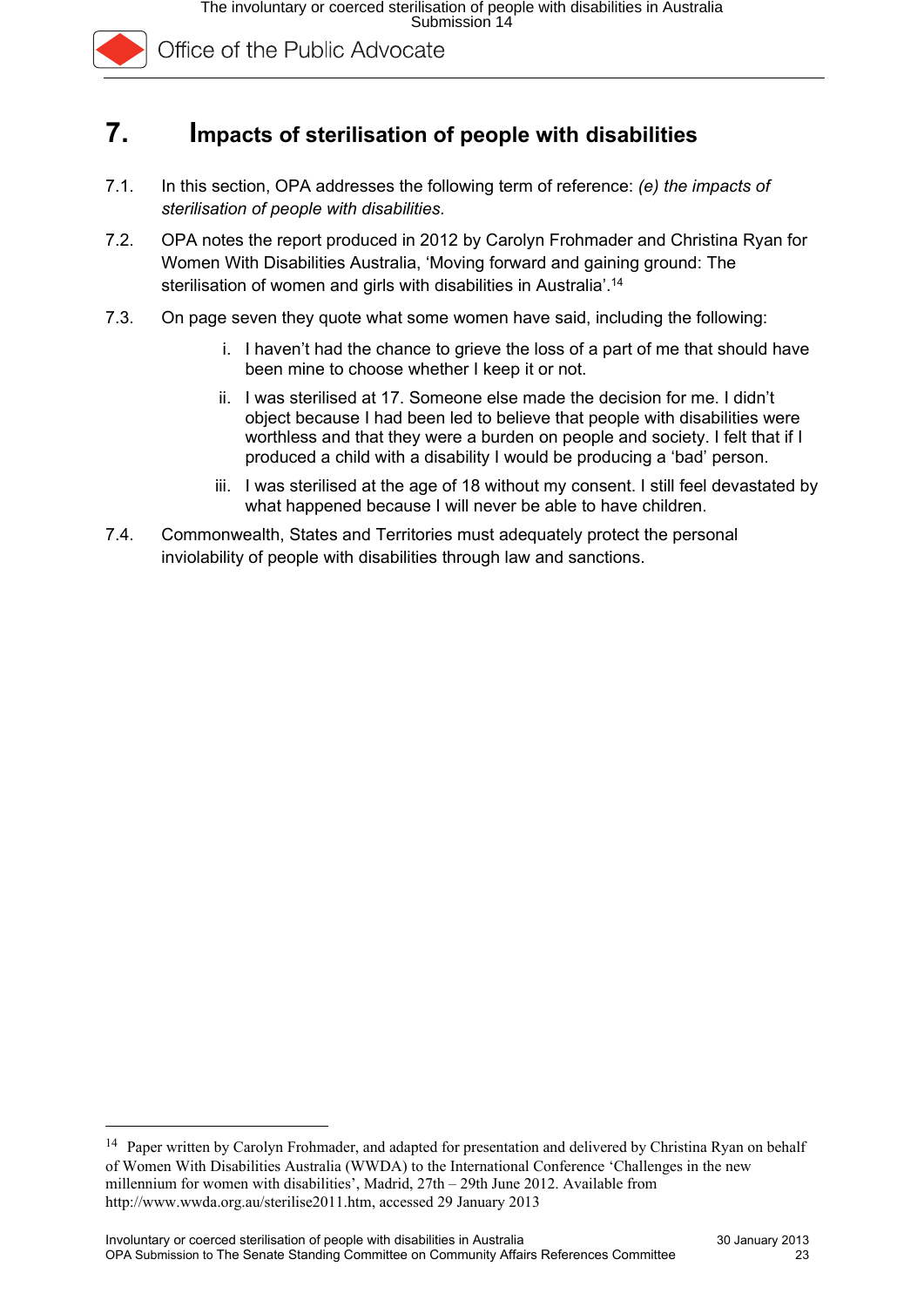

## **8. Australia's compliance with international obligations**

- 8.1. In this section, OPA addresses the following term of reference: *(f) Australia's compliance with its international obligations as they apply to sterilisation of people with disabilities*
- 8.2. Australia is not compliant with the United Nations Convention on the Rights of Persons with Disabilities, and potentially in breach of the following articles:
	- Article 3 General principles
	- Article 6 Women with disabilities
	- Article 7 Children with disabilities
	- Article 8 Awareness-raising
	- Article 15 Freedom from torture or cruel, inhuman or degrading treatment or punishment
	- Article 16 Freedom from exploitation, violence and abuse
	- Article 17 Protecting the integrity of the person *Every person with disabilities has a right to respect for his or her physical and mental integrity on an equal basis with others.*
	- Article 23 Respect for home and the family *1.(f) Persons with disabilities, including children, retain their fertility on an equal basis with others.*
	- Article 25 Health
	- Article 26 Habilitation and rehabilitation
- 8.3. Non-consensual sterilisation also means that Australia is not compliant with Articles 7, 17 and 24 of the *International Covenant on Civil and Political Rights*. 15
- 8.4. The sterilisation of a child that is not performed for an appropriate medical reason will also mean that Australia is in breach of Article 19 of the *Convention on the Rights of the Child.*<sup>16</sup>

<sup>15</sup> Lesley Naik, 'When is the sterilisation of an intellectually disabled child "therapeutic"? A practical analysis of the legal requirement to seek court authorisation' (2012) 20 (453) *Journal of Law and Medicine* 453-63

<sup>16</sup> Ibid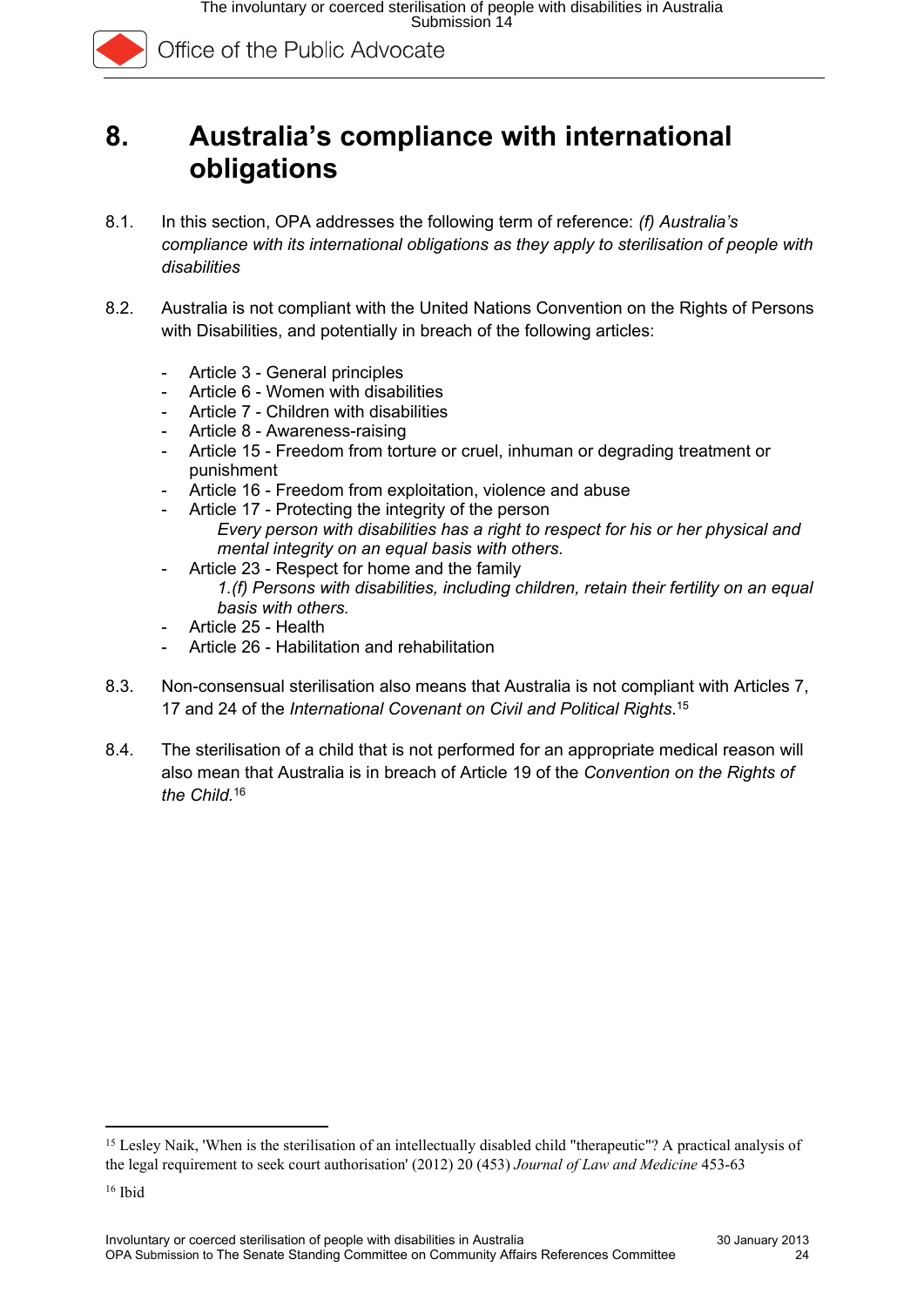

### **9. Factors leading to sterilisation procedures being sought**

9.1. In this section, OPA addresses the following term of reference:

*(g) the factors that lead to sterilisation procedures being sought by others for people with disabilities, including:*

*(i) the availability and effectiveness of services and programs to support people with disabilities in managing their reproductive and sexual health needs, and whether there are measures in place to ensure that these are available on a non-discriminatory basis,*

*(ii) the availability and effectiveness of educational resources for medical practitioners, guardians, carers and people with a disability around the consequences of sterilisation, and*

*(iii) medical practitioners, guardians and carers' knowledge of and access to services and programs to support people with disabilities in managing their reproductive and sexual health needs.*

9.2. As has been noted above in Section Four, there are historical, cultural and social tendencies that are harmful to people with disabilities, including eugenic thinking, which affect individuals, families and health provider's responses to the emergent and actual sexuality and adulthood of their child or client.

#### **(i) the availability and effectiveness of services and programs to support people with disabilities in managing their reproductive and sexual health needs, and whether there are measures in place to ensure that these are available on a nondiscriminatory basis.**

- 9.3. There is inadequate provision of services and programs to support people with disabilities in managing their reproductive and sexual health needs.
- 9.4. People with intellectual disability need information to be presented simply in plain English and simple English, and for this to be repeated across a long time frame.
- 9.5. Accessible education and information on sexual and reproductive health needs to be provided to girls and women with disability as they develop into adulthood and beyond.
- 9.6. In Victoria, there has been a reduction in the availability of specialised counselling and information services for the reproductive health needs of women with a cognitive impairment. For example, OPA understands that the specialised support available from Family Planning Victoria has reduced over time.
- 9.7. The importance of specialised resources is of increasing importance given the policy shift to individualised service approaches for people with cognitive impairment which depends on comprehensive, accessible and responsive specialised and mainstream services.
- 9.8. Specialised services do have the potential advantage of building a body of expertise and knowledge in the diverse issues impacting upon their client group, but given the large level of unmet need in the community, not every girl or woman with a cognitive impairment will be receiving support from formal disability services.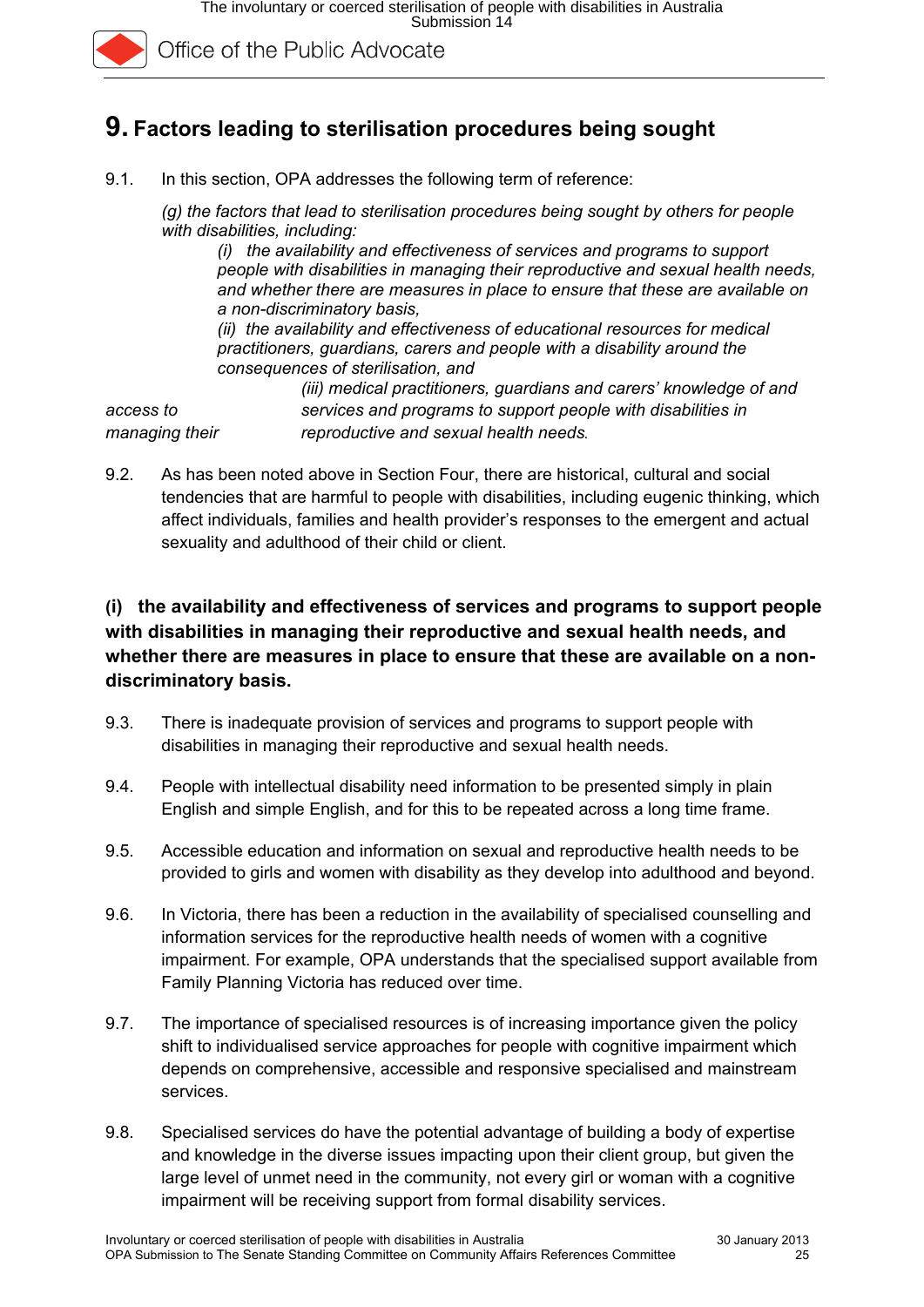

- 9.9. The quality of support, and respect for the human rights of the people receiving services, is also under a lot of pressure from high demand and inadequate funding.
- 9.10. Girls, and many women with a cognitive impairment, need assistance to attend health services and medical appointments. When disability support workers, social workers, or other professionals are involved they will need to ensure that she is getting accessible information concerning their reproductive health. Passive support may not be sufficient. A proactive approach, involving prior discussion and prompting, will ensure that her lack of knowledge or unfamiliarity with all the issues involved does not prevent her from getting the health treatment or advice that she needs.
- 9.11. This last issue means that funding and support allocations must include in their design sufficient attention to the needs of girls and women with a cognitive impairment arising for maintaining their reproductive health.
- 9.12. In our modern Western culture, it is the norm that children are uncomfortable in discussing matters relating to their sexuality, such as contraception, with their doctor in the company of her parents. This raises issues for doctors when they are seeing a young patient with a cognitive impairment accompanied by her parents, whom then also represent her interests. It should be apparent to the doctors that this atypical situation might not be ideal for their patient, and that alternative advocacy support for the girl or young woman might offer her greater independence. This issue of the availability of independent advocacy should be identified by the doctor or health service, and potential avenues and options discussed with the parents.
- 9.13. The comments made above in relation to women also apply to boys and men.
- 9.14. OPA is aware of a case where a man with intellectual disability, fully able to provide informed consent to the performance of a vasectomy, was denied access to this surgery because of the presence of his disability, even though his disability did not raise capacity issues. This man was in a stable relationship and did not want to father any more children, like many other men without disability in similar circumstances. This case shows that the discrimination faced by people with disabilities has a variety of expressions.
- 9.15. Some men with intellectual disabilities who have histories of sexual offending, may be prescribed anti-libidinal medication (In Victoria subject to provisions in the Disability Act 2006 – conditions of a supervised treatment order). This treatment may have consequences for their fertility. Various protections apply, including the potential for advocacy from the Office of the Public Advocate. This must be the least restrictive available alternative.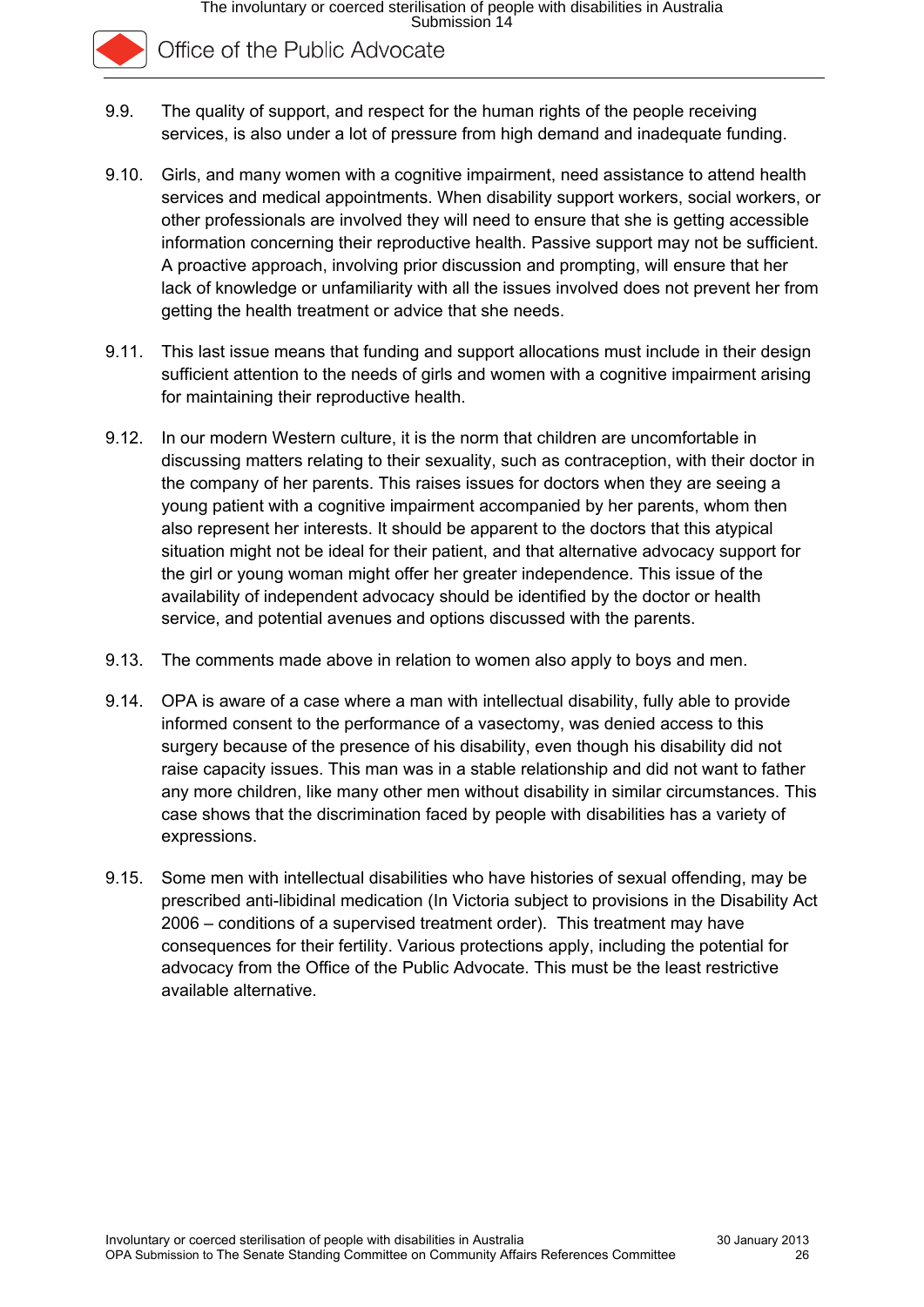

#### **(ii) the availability and effectiveness of educational resources for medical practitioners, guardians, carers and people with a disability around the consequences of sterilisation**

- 9.16. Formally appointed guardians who have the support of a body such as the Office of the Public Advocate, and the benefits of its professional development, will have an excellent knowledge of the consequences of sterilisation, and will be fully informed of alternatives.
- 9.17. It cannot be expected that in the current situation where generic health services are dealing with complex situations and expectations that they will have a good awareness of specialised educational resources that might be of assistance to themselves or families.
- 9.18. Ethical practitioners will seek out the information they need but this might be difficult in time-pressured situations.
- 9.19. There needs to be increased training of medical practitioners in these ethical and legal issues as currently they may only have had a few hours of specific training in these issues over the period of their student training.
- 9.20. Parents will expect their doctors and other professionals, such as special education teachers, to be aware of all the legal and ethical issues involved but this trust may currently be unwarranted. The professionals may also be reluctant to challenge parent's views, believing that the parents have authority to make such decisions when these have been reserved for the courts.
- 9.21. Specials schools and mainstream schools may not provide adequate sex education and human relationships counselling on relationships and social and legal expectations of relationships to the pupils and their parents. Schools may be reluctant to broach these topics with defensive or disinterested parents.
- 9.22. These issues have been addressed in recommendations made above.

#### **(iii) medical practitioners, guardians and carers' knowledge of and access to services and programs to support people with disabilities in managing their reproductive and sexual health needs**

- 9.23. Formally appointed guardians who have the support of a body such as the Office of the Public Advocate, and the benefits of its professional development, have an excellent knowledge of the limited available services and programs.
- 9.24. It cannot be expected that in the current situation where services are fragmented and under resourced that families or treating medical practitioners will have a good awareness of services outside their immediate experience. These issues have been addressed in recommendations made above.
- 9.25. These issues have been addressed in recommendations made above.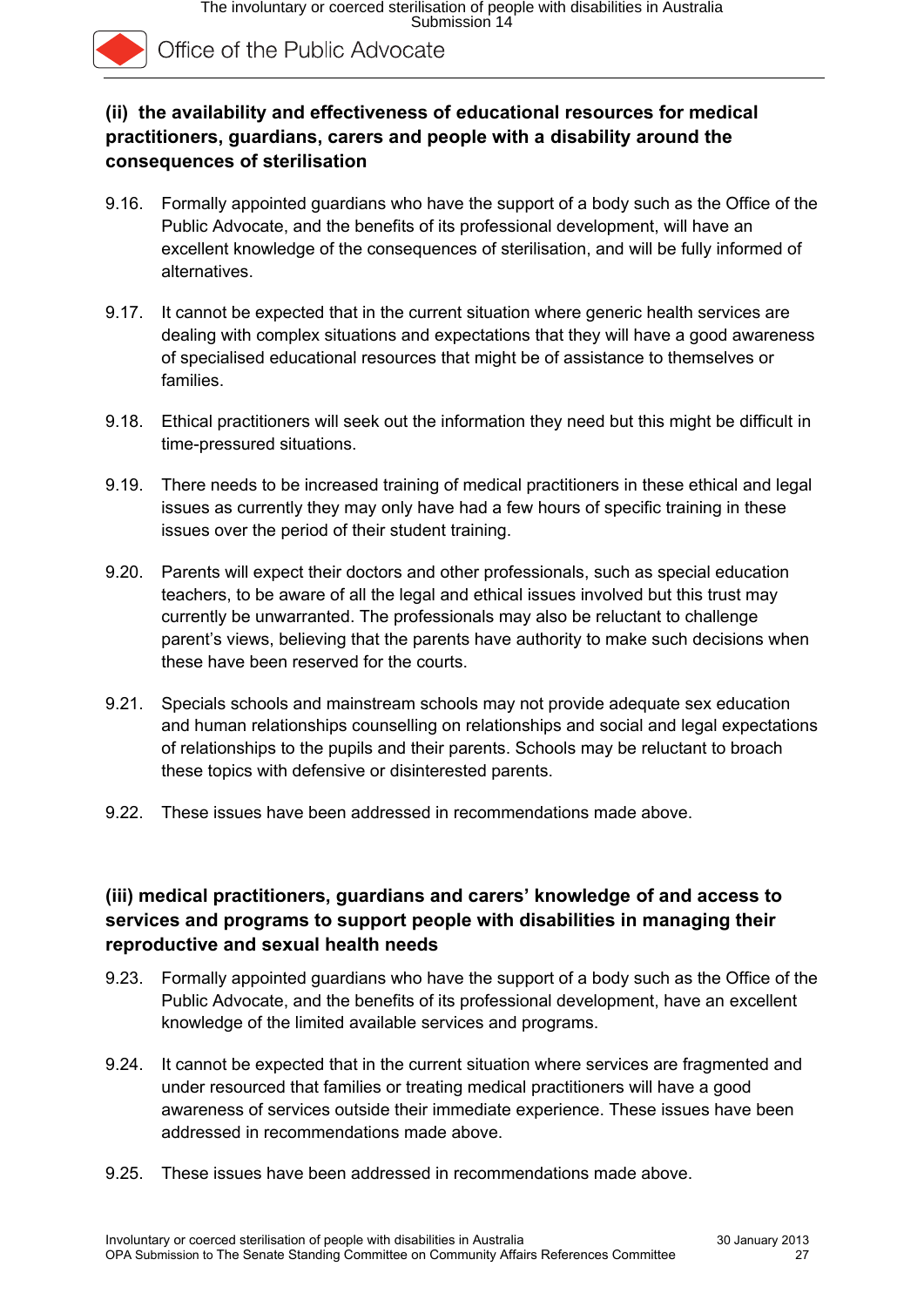

### **10. Other related matters**

- 10.1. In this section, OPA addresses the following term of reference: *(h) any other related matters.*
- 10.2. Sterilisation of women and girls with disability is an emblematic issue in that its occurrence signifies serious everyday discrimination and dignity issues affecting people with intellectual disability of all degrees of severity, which give rise to precarious lives. While fewer women and girls with intellectual disability may now being subjected to surgical sterilisation procedures the lack of positive attention to their information and other needs is having other highly detrimental results such as poverty, child protection involvements, and pregnancy terminations.
- 10.3. A comprehensive approach needs to be taken, which involves information and counselling, health services, and peer, advocacy and related support, to assist people with intellectual disability to better manage their sexual and reproductive health.
- 10.4. The view that sterilisation is not a legal problem, and should be dealt with privately by the person with a disability and their family and doctors, is factually incorrect. Australia's common law heritage, including the social protection doctrine of *parens patriae*, and its obligations under international law, require state action on this issue to protect vulnerable people with disabilities from harm, including harm that is superficially beneficent and well-intended.
- 10.5. In simple terms, the individual's bodily integrity must be protected by the state, including from the intentions of parent's or doctors who incorrectly think that they have authority in these matters.
- 10.6. We are very concerned that the incidence of violence against vulnerable people with disability appears to be on the rise. The coercive sterilisation of an individual with disabilities when this is not in their best interest is an assault and an act of violence. This issue must firstly be addressed through prevention, via a range of responses as has been discussed, and where that has failed through investigation and prosecution.
- 10.7. OPA supports the criminalisation of procuring or abetting the coercive sterilisation of people with disabilities, that lacks Australian judicial authority, regardless of where the procedure may occur.
- 10.8. The introduction of the National Disability Insurance scheme (NDIS) presents an opportunity to address some of the inadequacies of the service support system. The NDIS will have to address some of the shortcomings of present mainstream services, or their will be continuing neglect of some of the needs that lead to the continuing unlawful sterilisation of people with disabilities.
- 10.9. For example, the NDIS will need to ensure that appropriate support is available to people with disabilities to perform their parenting role, and from mainstream sexual health and pregnancy counselling services.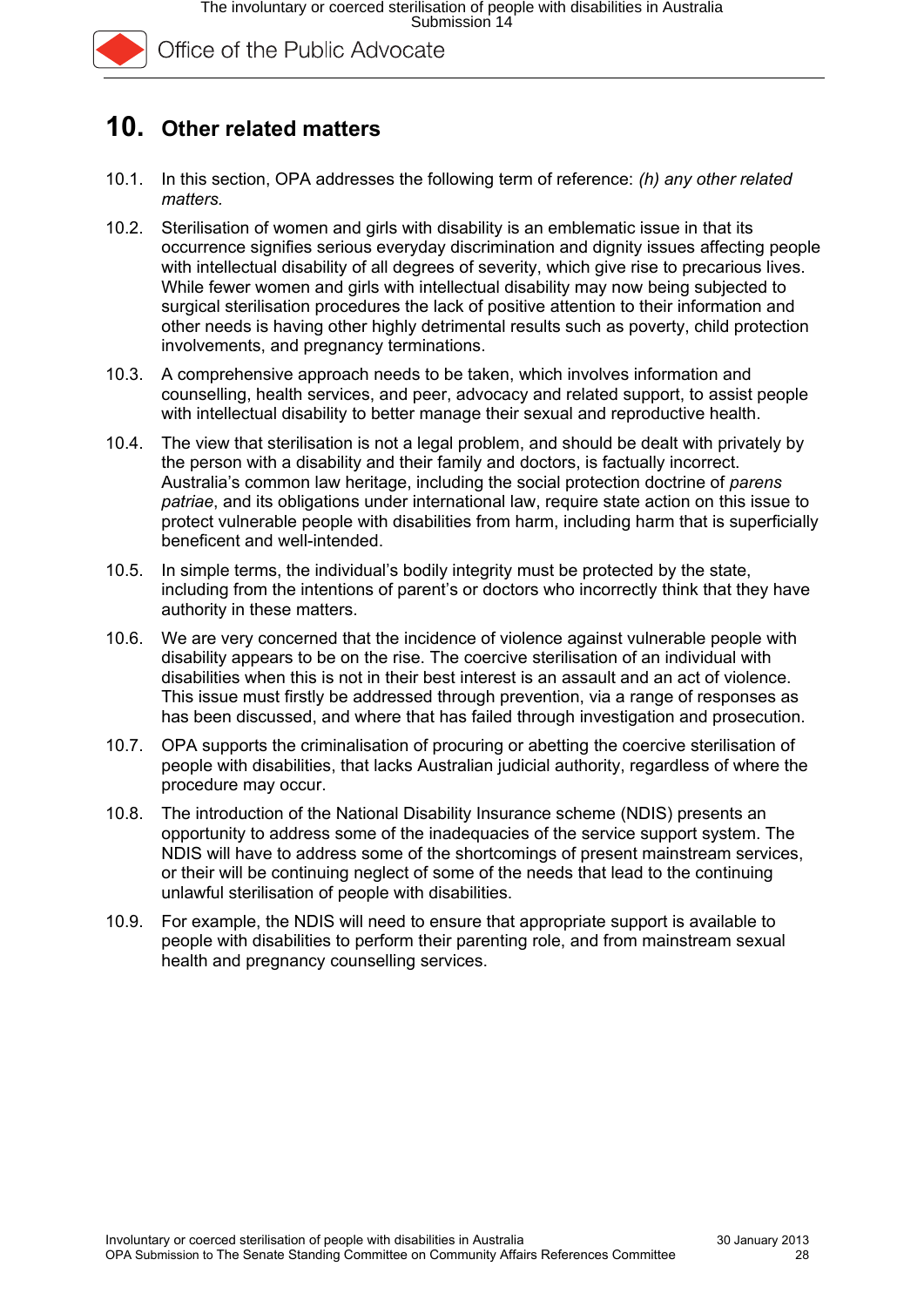

#### **RECOMMENDATIONS**

- 13.That government enacts legislation to make procuring or abetting the coercive sterilisation of people with disabilities without judicial authority a criminal offence, with serious penalties for conviction.
- 14.That the Australian Government ensures the design and operation of the National Disability Insurance Scheme (NDIS) accommodates the issues raised in this submission and its recommendations.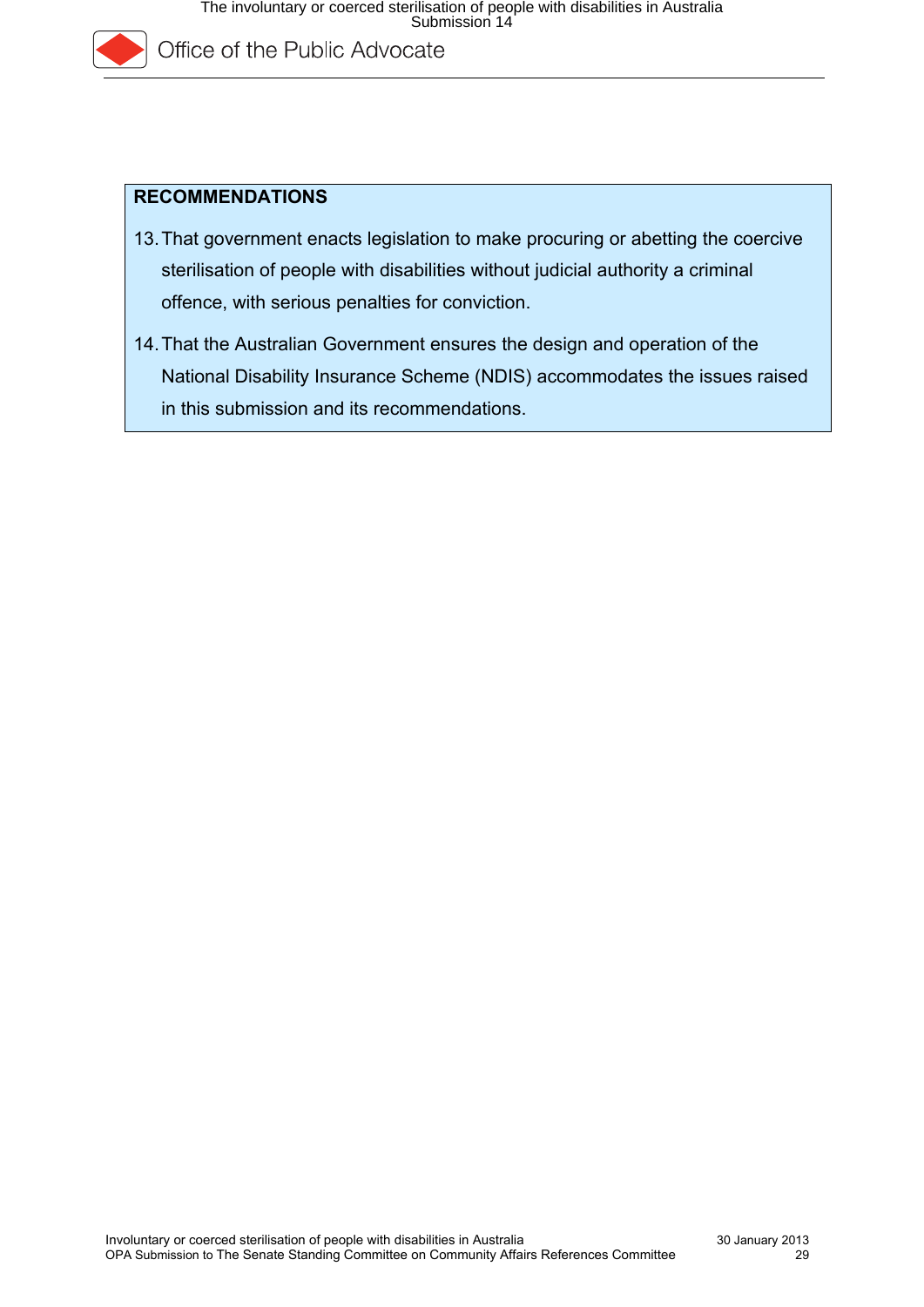

## **11. Appendix One**

#### **Relevant provisions,** *Guardianship and Administration Act 1986*

See: http://www.austlii.edu.au/au/legis/vic/consol\_act/gaaa1986304/

#### **s. 3 Definitions**

special procedure means—

(a) any procedure that is intended, or is reasonably likely, to have the effect of rendering permanently infertile the person on whom it is carried out; or \* \* \* \* \*

(c) termination of pregnancy; or

(d) any removal of tissue for the purposes of transplantation to another person; or

(e) any other medical or dental treatment that is prescribed by the regulations to be a special procedure for the purposes of Part 4A;

#### **s.36 Persons to whom Part (4A of the GAA) applies**

(1) In this Part, patient means a person with a disability who—

(a) is of or over the age of 18 years; and

(b) is incapable of giving consent, within the meaning of sub-section (2), to the carrying out of a special procedure, a medical research procedure or medical or dental treatment, whether or not the person is a represented person.

(2) For the purposes of paragraph (b) of the definition of patient in sub-section (1), a person is incapable of giving consent to the carrying out of a special procedure, a medical research procedure or medical or dental treatment if the person—

(a) is incapable of understanding the general nature and effect of the proposed procedure or treatment; or

(b) is incapable of indicating whether or not he or she consents or does not consent to the carrying out of the proposed procedure or treatment.

**s. 38 Best interests**

(1) In this Part, for the purposes of determining whether any special procedure or any medical or dental treatment would be in the best interests of the patient, the following matters must be taken into account—

(a) the wishes of the patient, so far as they can be ascertained; and

(b) the wishes of any nearest relative or any other family members of the patient; and

(c) the consequences to the patient if the treatment is not carried out; and

(d) any alternative treatment available; and

(e) the nature and degree of any significant risks associated with the treatment or any alternative

treatment; and

(f) whether the treatment to be carried out is only to promote and maintain the health and well-being of the patient; and

(g) any other matters prescribed by the regulations.

#### **s. 42A Emergency medical or dental treatment**

(1) A registered practitioner may carry out, or supervise the carrying out of, a special procedure, a medical research procedure or medical or dental treatment on a patient without consent under this Part or authorisation under section 42T if the practitioner believes on reasonable grounds that the procedure or treatment is necessary, as a matter of urgency—

(a) to save the patient's life; or

(b) to prevent serious damage to the patient's health; or

(c) in the case of a medical research procedure or medical or dental treatment, to prevent the patient from suffering or continuing to suffer significant pain or distress.

#### **s. 42B Application for consent of Tribunal to special procedure**

(1) An application for the consent of the Tribunal to the carrying out of any special procedure on a patient may be made by-

(a) the person responsible for the patient; or

(b) any person who, in the opinion of the Tribunal, has a special interest in the affairs of the patient.

… (3) The Tribunal must give notice of an application, of the hearing of the application and of any order, directions or advisory opinion of the Tribunal in respect of the application to-

(a) the Public Advocate